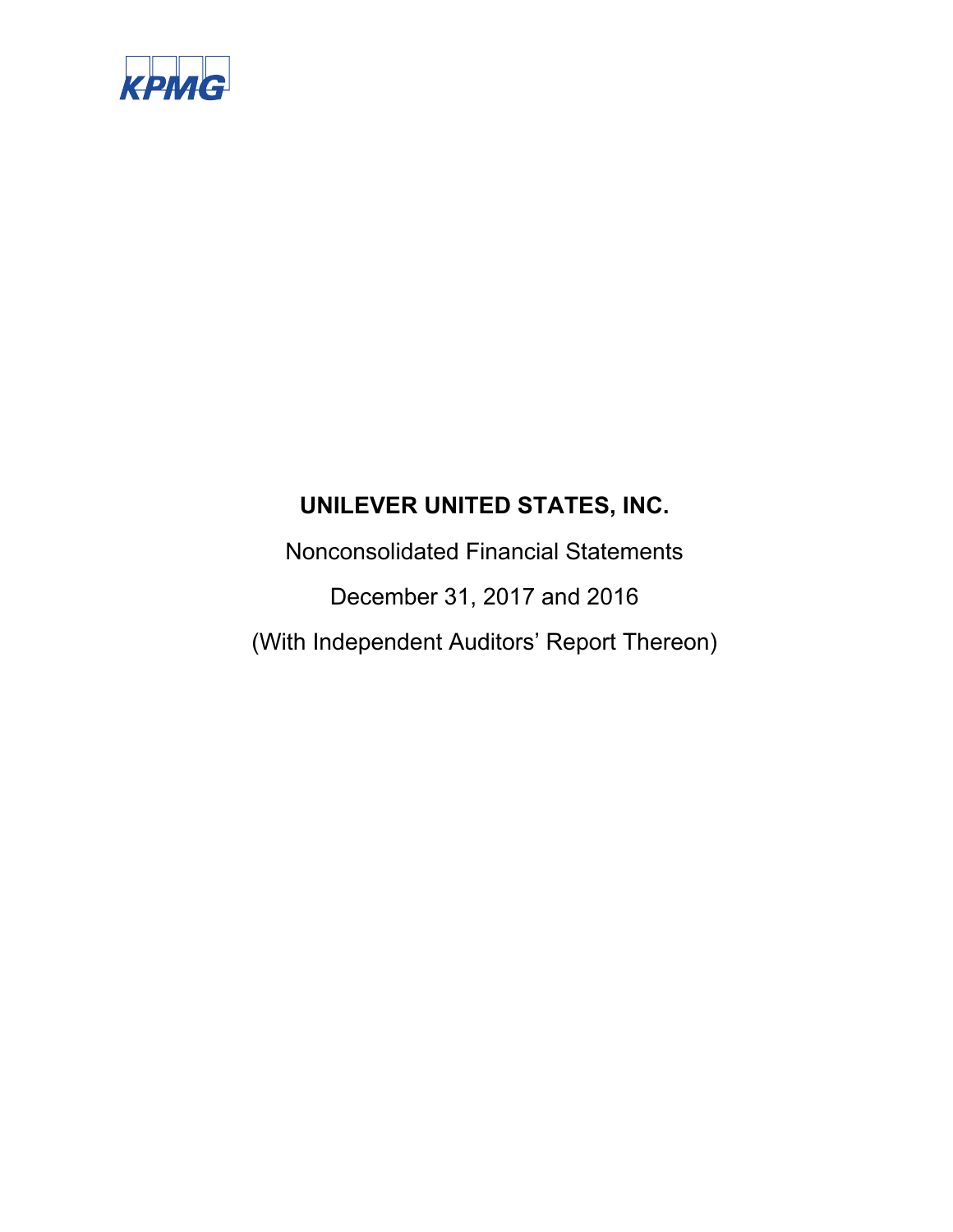December 31, 2017 and 2016

# **Table of Contents**

|                                                    | Page(s) |
|----------------------------------------------------|---------|
| Independent Auditors' Report                       |         |
| <b>Financial Statements:</b>                       |         |
| Nonconsolidated Statements of Financial Position   | 2       |
| Nonconsolidated Statements of Operations           | 3       |
| Nonconsolidated Statements of Comprehensive Income | 4       |
| Nonconsolidated Statements of Changes in Equity    | 5       |
| Nonconsolidated Statements of Cash Flows           | 6       |
| Notes to Nonconsolidated Financial Statements      | 7–30    |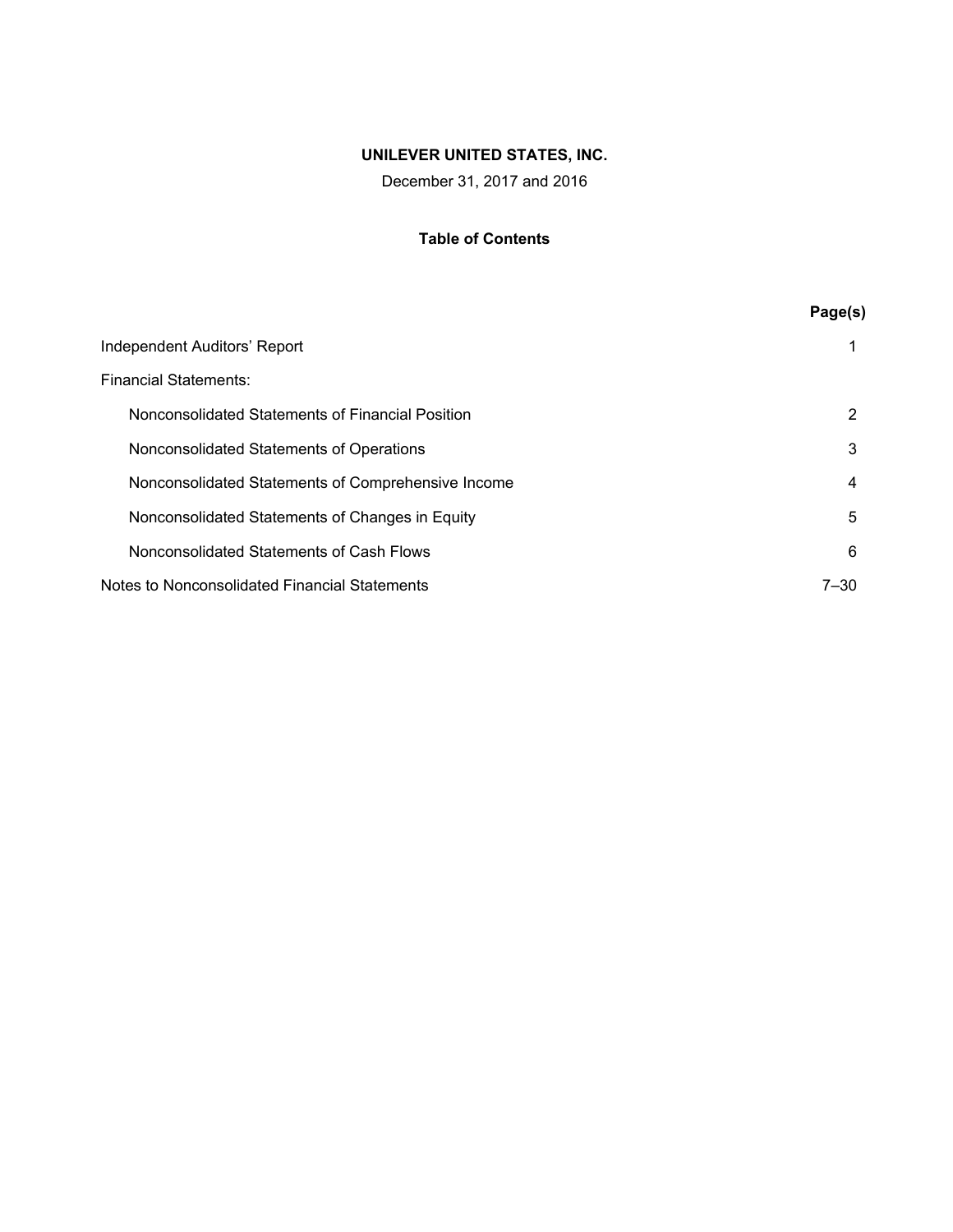

KPMG LLP 345 Park Avenue New York, NY 10154-0102

## **Independent Auditors' Report**

The Management of Unilever United States, Inc.:

#### **Report on the Financial Statements**

We have audited the accompanying nonconsolidated financial statements of Unilever United States, Inc., which comprise the nonconsolidated statement of financial position as of December 31, 2017 and 2016, and the related nonconsolidated statements of operations, comprehensive income, changes in equity, and cash flows for the years then ended, and the related notes to the nonconsolidated financial statements.

#### *Management's Responsibility for the Financial Statements*

Management is responsible for the preparation and fair presentation of these nonconsolidated financial statements in accordance with International Financial Reporting Standards as issued by the International Accounting Standards Board; this includes the design, implementation, and maintenance of internal control relevant to the preparation and fair presentation of nonconsolidated financial statements that are free from material misstatement, whether due to fraud or error.

#### *Auditors' Responsibility*

Our responsibility is to express an opinion on these nonconsolidated financial statements based on our audits. We conducted our audits in accordance with auditing standards generally accepted in the United States of America and International Standards on Auditing. Those standards require that we plan and perform the audit to obtain reasonable assurance about whether the nonconsolidated financial statements are free from material misstatement.

An audit involves performing procedures to obtain audit evidence about the amounts and disclosures in the nonconsolidated financial statements. The procedures selected depend on the auditors' judgment, including the assessment of the risks of material misstatement of the nonconsolidated financial statements, whether due to fraud or error. In making those risk assessments, the auditor considers internal control relevant to the entity's preparation and fair presentation of the nonconsolidated financial statements in order to design audit procedures that are appropriate in the circumstances, but not for the purpose of expressing an opinion on the effectiveness of the entity's internal control. Accordingly, we express no such opinion. An audit also includes evaluating the appropriateness of accounting policies used and the reasonableness of significant accounting estimates made by management, as well as evaluating the overall presentation of the nonconsolidated financial statements.

We believe that the audit evidence we have obtained is sufficient and appropriate to provide a basis for our audit opinion.

#### *Opinion*

In our opinion, the nonconsolidated financial statements referred to above present fairly, in all material respects, the financial position of Unilever United States, Inc. as of December 31, 2017 and 2016, and the results of its operations and its cash flows for the years then ended in accordance with International Financial Reporting Standards as issued by the International Accounting Standards Board.



New York, New York March 9, 2017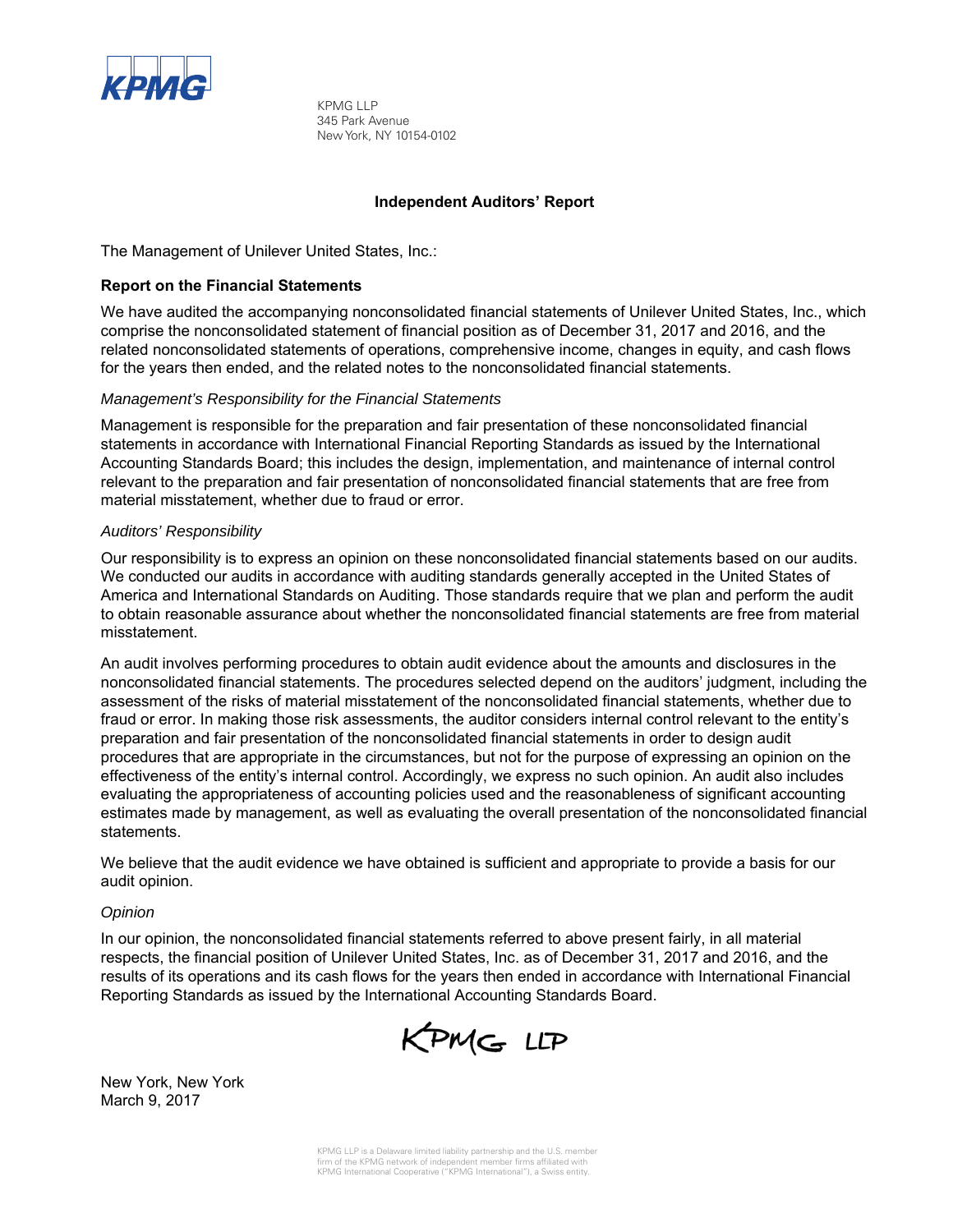#### Nonconsolidated Statements of Financial Position

## December 31, 2017 and 2016

# (Dollars in thousands)

| <b>Assets</b>                                                                                                                                                                                                                                                                                                  | 2017                                                 | 2016                                                   |
|----------------------------------------------------------------------------------------------------------------------------------------------------------------------------------------------------------------------------------------------------------------------------------------------------------------|------------------------------------------------------|--------------------------------------------------------|
| Noncurrent assets:<br>Investments in subsidiaries (note 3)<br>Funds in escrow (note 9,15)<br>Deferred taxes (note 7)                                                                                                                                                                                           | \$<br>27,965,009<br>2,083<br>11,820                  | 27,808,648<br>2,035<br>20,354                          |
| Total noncurrent assets                                                                                                                                                                                                                                                                                        | 27,978,912                                           | 27,831,037                                             |
| Current assets:<br>Cash and cash equivalents (note 9)<br>Investment in equity shares of Ultimate Parent (note 9,10)<br>Prepaid expenses (note 12)<br>Net amounts due from Unilever Group affiliates (note 8)<br>Other current assets                                                                           | 396<br>1,297<br>3,509<br>12,137                      | 1,305<br>4,597<br>18,195<br>1                          |
| Total current assets                                                                                                                                                                                                                                                                                           | 17,339                                               | 24,098                                                 |
| <b>Total assets</b>                                                                                                                                                                                                                                                                                            | \$<br>27,996,251                                     | 27,855,135                                             |
| <b>Liabilities and Equity</b>                                                                                                                                                                                                                                                                                  |                                                      |                                                        |
| Equity: (note 13)<br>Called up share capital<br>Share premium<br>Retained earnings                                                                                                                                                                                                                             | \$<br>1<br>1,341,561<br>17,656,654                   | 1<br>1,341,561<br>17,932,294                           |
| <b>Total equity</b>                                                                                                                                                                                                                                                                                            | 18,998,216                                           | 19,273,856                                             |
| Noncurrent liabilities:<br>Liabilities to employee benefit plans (note 5)<br>Liabilities for share-based compensation (note 6)<br>Other<br><b>Total noncurrent liabilities</b>                                                                                                                                 | 24,250<br>16,476<br>283<br>41,009                    | 15,871<br>19,490<br>500<br>35,861                      |
| <b>Current liabilities:</b><br>Trade and other payables (note 14)<br>Provisions (note 15)<br>Liabilities to employee benefit plans (note 5)<br>Liabilities for share-based compensation (note 6)<br>Net amounts due to Unilever Group affiliates (note 8)<br>Net amounts due to UNUS Group affiliates (note 8) | 14,101<br>1,694<br>3,601<br>4,084<br>88<br>8,933,458 | 21,304<br>1,792<br>10,457<br>4,255<br>863<br>8,506,747 |
| <b>Total current liabilities</b>                                                                                                                                                                                                                                                                               | 8,957,026                                            | 8,545,418                                              |
| Total liabilities and equity                                                                                                                                                                                                                                                                                   | \$<br>27,996,251                                     | 27,855,135                                             |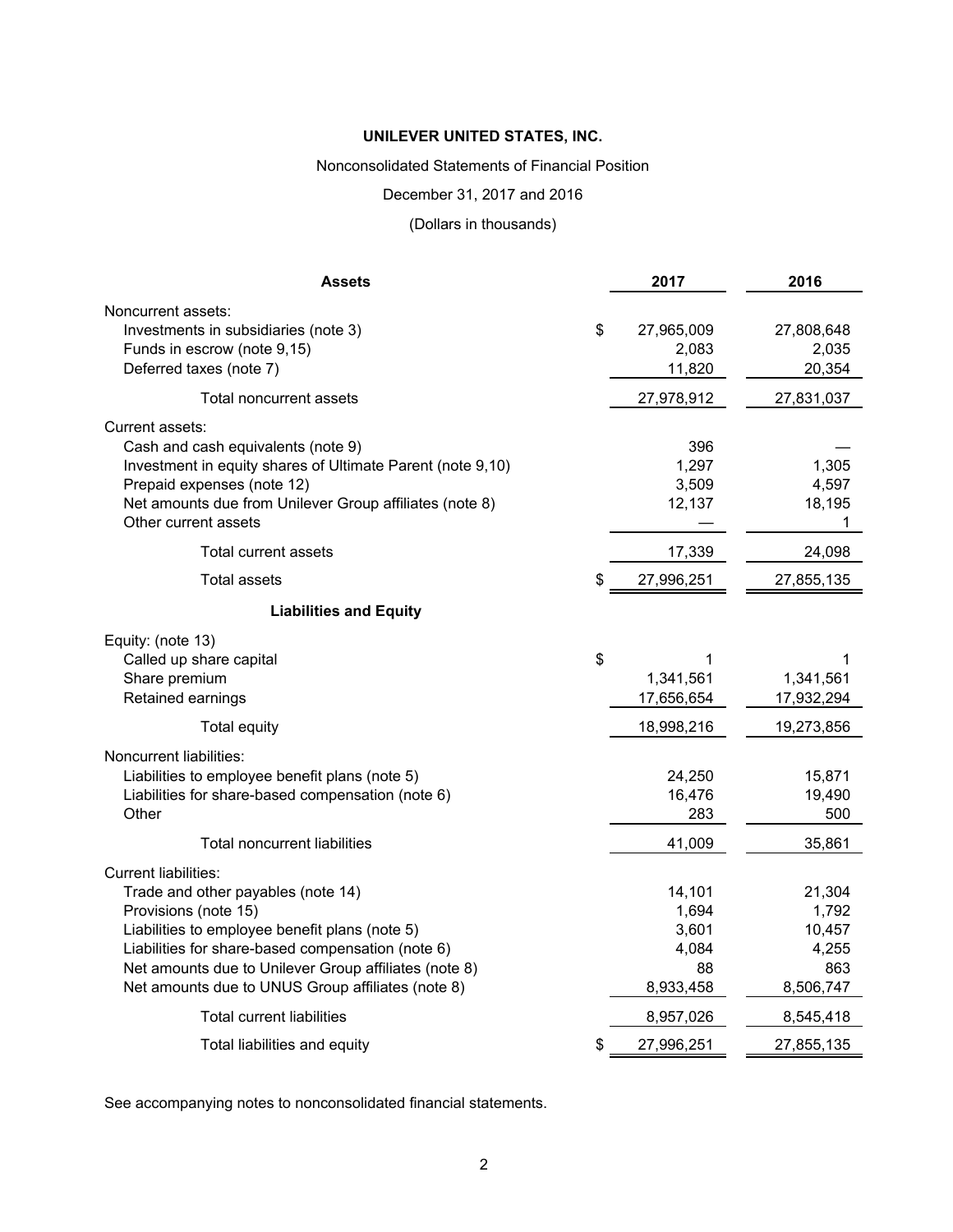Nonconsolidated Statements of Operations

Years ended December 31, 2017 and 2016

# (Dollars in thousands)

|                                         | 2017            | 2016       |
|-----------------------------------------|-----------------|------------|
| Management operations:                  |                 |            |
| Operating costs (note 8)                | \$<br>(20, 467) | (19, 121)  |
| Finance income (expense):               |                 |            |
| Interest on intercompany debt (note 8)  | (411, 245)      | (365,655)  |
| Dividend income from affiliate (note 8) | 1,176,000       | 200,000    |
| Interest on benefit plans (note 5)      | (996)           | (1, 115)   |
| Other interest expense                  |                 | (16)       |
|                                         | 763,759         | (166,786)  |
| Income (loss) before taxes              | 743,292         | (185,907)  |
| Income tax benefit (note 7)             | (157, 261)      | (144, 885) |
| Net income (loss)                       | \$<br>900.553   | (41,022)   |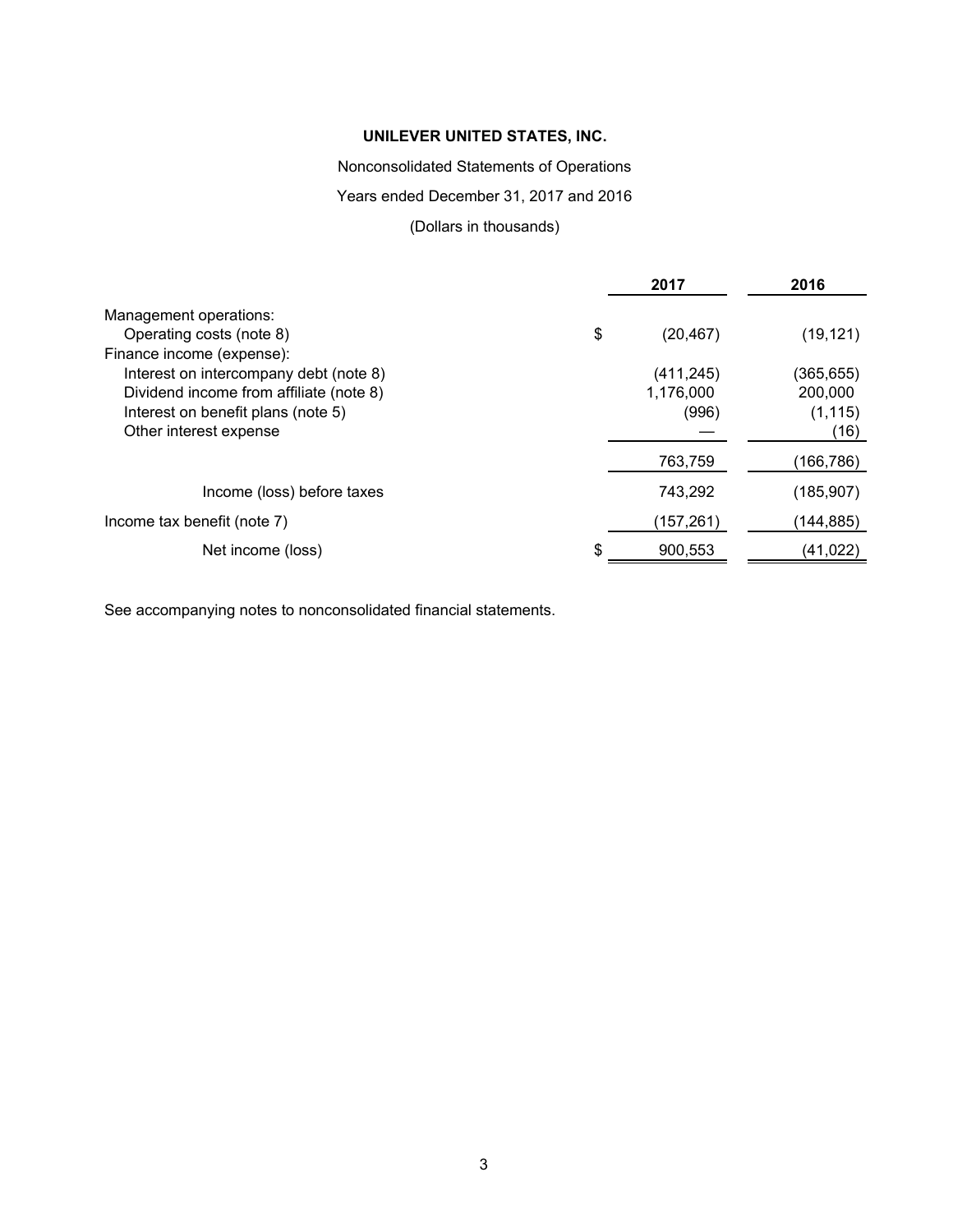# Nonconsolidated Statements of Comprehensive Income

# Years ended December 31, 2017 and 2016

# (Dollars in thousands)

|                                                           | 2017          | 2016      |
|-----------------------------------------------------------|---------------|-----------|
| Net income (loss)                                         | \$<br>900.553 | (41, 022) |
| Other comprehensive income (loss):                        |               |           |
| Items that will not be reclassified to income:            |               |           |
| Actuarial gains (loss) on benefit programs, net of tax of |               |           |
| \$3,238 million in 2017 and \$1 thousand in 2016          | (193)         | 699       |
| Comprehensive income (loss)                               | \$<br>900,360 | (40,323)  |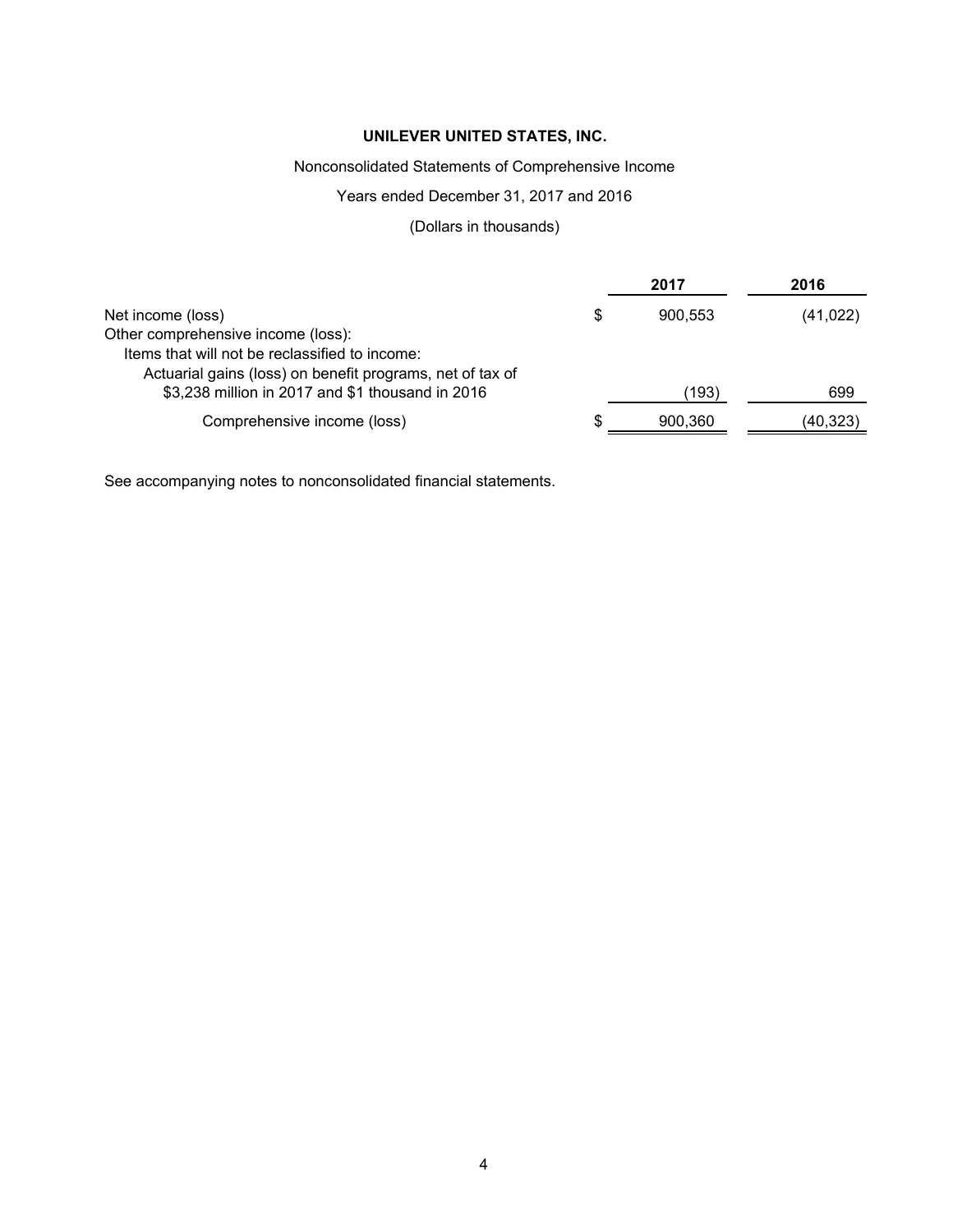Nonconsolidated Statements of Changes In Equity

Years ended December 31, 2017 and 2016

(Dollars in thousands)

|                           | <b>Total</b>     | <b>Share</b><br>capital | <b>Share</b><br>premium | <b>Retained</b><br>earnings |
|---------------------------|------------------|-------------------------|-------------------------|-----------------------------|
| Equity, December 31, 2015 | \$<br>19,514,179 |                         | 1,341,561               | 18,172,617                  |
| Comprehensive loss        | (40, 323)        |                         |                         | (40, 323)                   |
| Dividends declared        | (200,000)        |                         |                         | (200,000)                   |
| Equity, December 31, 2016 | 19,273,856       |                         | 1,341,561               | 17,932,294                  |
| Comprehensive income      | 900,360          |                         |                         | 900,360                     |
| Dividends declared        | (1, 176, 000)    |                         |                         | (1, 176, 000)               |
| Equity, December 31, 2017 | \$<br>18,998,216 |                         | 1,341,561               | 17,656,654                  |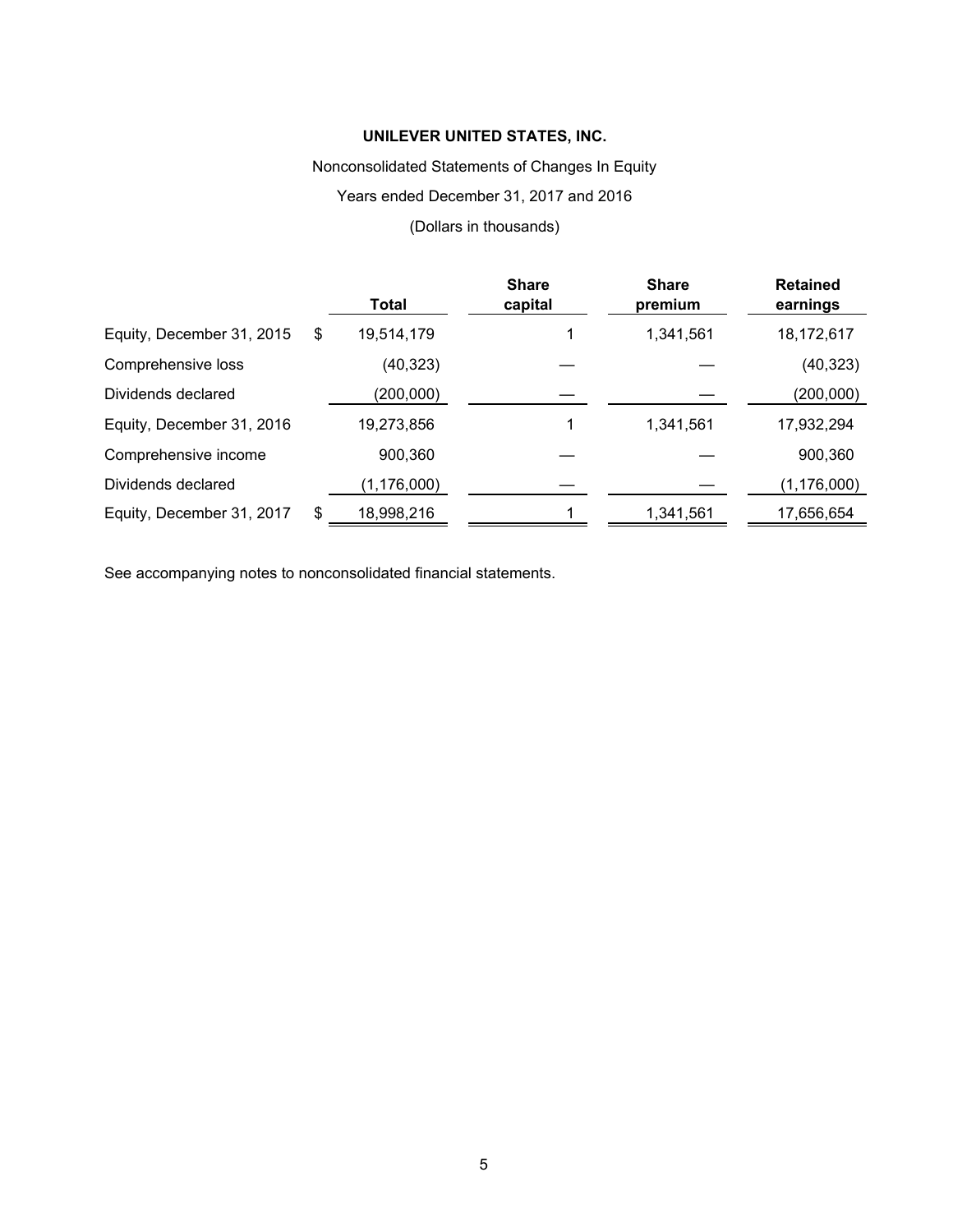Nonconsolidated Statements of Cash Flows

Years ended December 31, 2017 and 2016

(Dollars in thousands)

|                                                | 2017          | 2016       |
|------------------------------------------------|---------------|------------|
| Cash flows from operating activities:          |               |            |
| Net income (loss)                              | \$<br>900,553 | (41, 022)  |
| Dividend income from affiliate                 | (1, 176, 000) | (200,000)  |
| Income tax benefit                             | (157, 261)    | (144, 885) |
| Post employment benefits                       | 2,093         | 2,718      |
| Share-based compensation                       | 15,757        | 12,878     |
| Interest expense                               | 412,241       | 366,786    |
| Interest paid                                  | (427, 709)    | (16)       |
| Changes in assets and liabilities:             |               |            |
| Prepaid expenses                               | 1,088         | 1,074      |
| Net amounts due from Unilever Group affiliates | 5,283         | (12, 823)  |
| Other current assets                           | 1             | 801        |
| Accounts payable                               | (7, 203)      | (21, 259)  |
| Provisions                                     | (98)          | (300)      |
| Liabilities for share-based compensation       | (18, 942)     | (22, 827)  |
| Other payables                                 | (217)         | (6)        |
| Liabilities to employee benefit plans          | (4,001)       | (7, 236)   |
| Cash used in operating activities              | (454, 415)    | (66, 117)  |
| Cash flows from investing activities:          |               |            |
| Investment in equity shares of Ultimate Parent | 12,680        | (56, 220)  |
| Funds in escrow                                | (48)          | 371        |
| Dividend income from affiliate                 | 1,176,000     | 200,000    |
| Cash provided in investing activities          | 1,188,632     | 144,151    |
| Cash flows from financing activities:          |               |            |
| Dividend to Unilever Group                     | (1, 176, 000) | (200,000)  |
| Net borrowings from UNUS Group affiliates      | 442,179       | 121,390    |
|                                                |               |            |
| Cash used in financing activities              | (733, 821)    | (78, 610)  |
| Net change in cash and cash equivalents        | 396           | (576)      |
| Cash and cash equivalents:                     |               |            |
| Beginning of year                              |               | 576        |
| End of year                                    | \$<br>396     |            |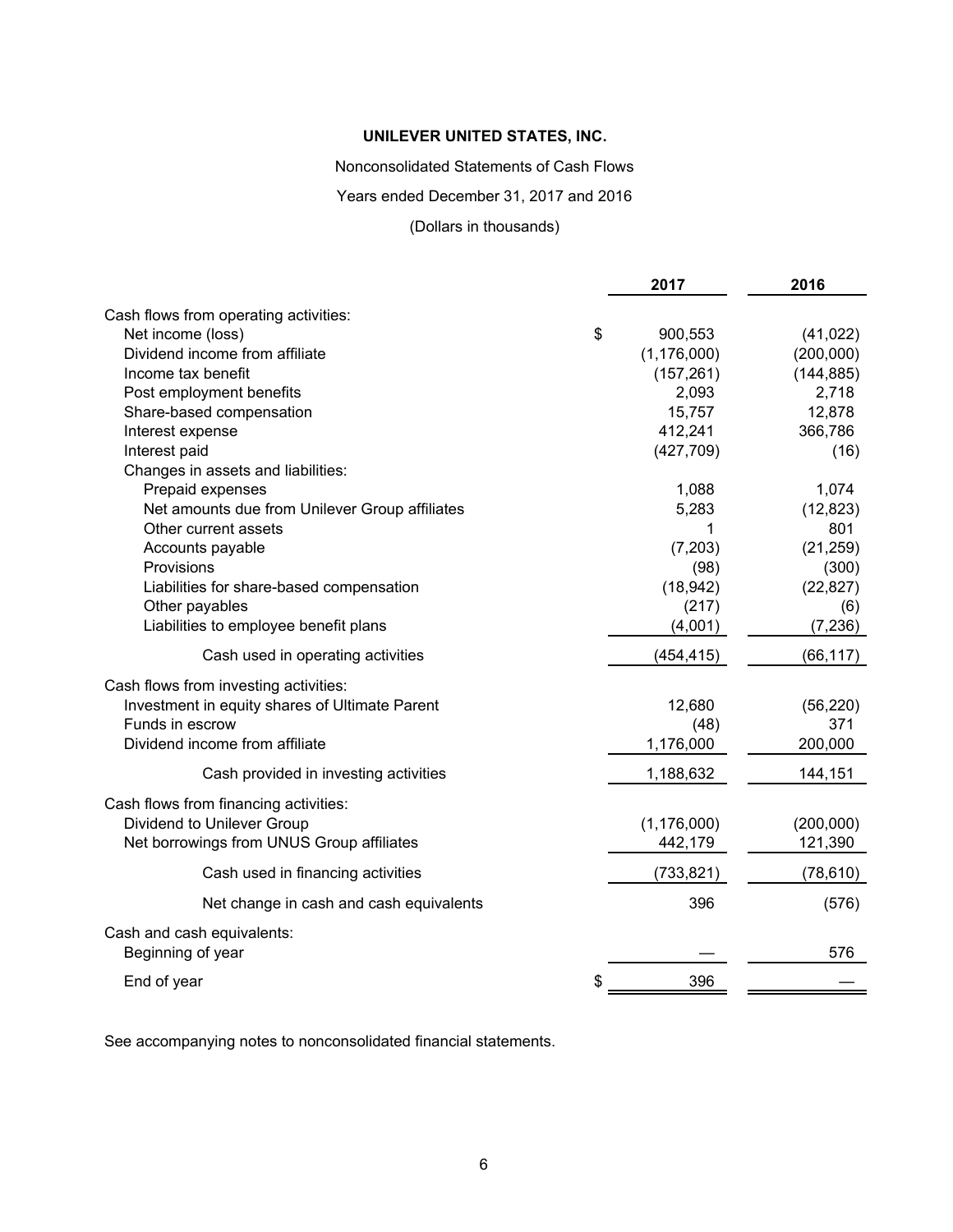Notes to Nonconsolidated Financial Statements December 31, 2017 and 2016 (Dollars in thousands)

#### **(1) Presentation and Organization**

Unilever United States, Inc. (the Company or UNUS) is a wholly owned subsidiary of UNUS Holding BV (incorporated in the Netherlands) (the Parent) which itself is an indirect, wholly owned, joint subsidiary of Unilever N.V. (incorporated in the Netherlands) and Unilever PLC (incorporated in the United Kingdom) (collectively referred to as the Unilever Group or Ultimate Parent). The Company is incorporated and domiciled in the United States.

The Unilever Group is one of the world's largest suppliers of fast moving consumer goods. It manufactures, markets and sells products in the food, personal care and household products industries throughout the world. The Unilever Group conducts its business in the United States primarily through Conopco, Inc. (Conopco), an entity wholly owned by UNUS. Unilever Capital Corporation (UCC), another wholly owned subsidiary of the Company, provides financing for Unilever Group's United States operations.

As a holding company UNUS provides management services to its operating subsidiaries (collectively the UNUS Group) and facilitates communications and the flow of information between those subsidiaries and other entities within the Unilever Group.

#### **(2) Basis of Presentation**

The accompanying financial statements of Unilever United States, Inc. represent the separate (nonconsolidated) financial statements of the Company pursuant to the exemption afforded under paragraph 4a of International Financial Reporting Standard (IFRS) 10 – *Consolidated Financial Statements*. Accordingly, the accompanying financial statements are separate financial statements of the UNUS Group. The Company's ultimate parents, Unilever N.V. and Unilever PLC, issue publicly available consolidated financial statements in accordance with International Financial Reporting Standards as issued by the International Accounting Standards Board. These statements are available at Unilever N.V. Investor Relations Department, Weena 455, PO Box 760, 3000 DK Rotterdam, The Netherlands.

#### *(a) Statement of Compliance*

The accompanying financial statements have been prepared in accordance with International Financial Reporting Standards as issued by the International Accounting Standards Board.

The functional and reporting currency is the United States dollar.

# *(b) Basis of Measurement*

The separate financial statements have been prepared on the historical cost basis unless otherwise indicated.

#### *(c) Dividend Income*

The Company's primary source of income is dividends from Conopco. These are recognized in the statement of operations when the Company's right to receive payment has been established, which is generally when the dividend has been declared. However, to the extent a distribution is considered a return of capital, the carrying value of the Company's investment is reduced. There were no distributions in 2017 or 2016 that represent a return of capital.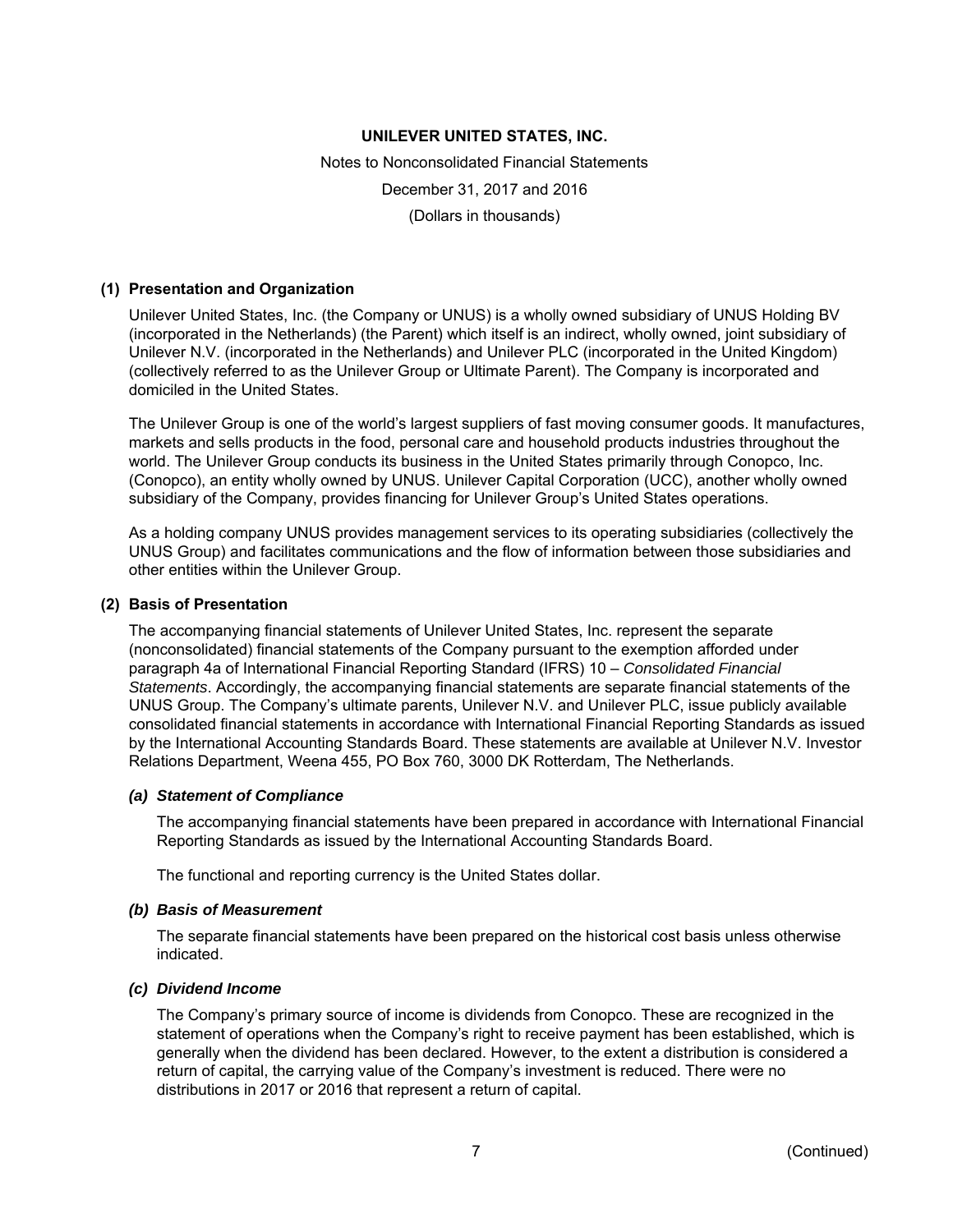Notes to Nonconsolidated Financial Statements December 31, 2017 and 2016 (Dollars in thousands)

#### *(d) Financial Asset*

A financial asset is recorded at fair value through profit or loss if it is classified as held for trading or designated as such upon initial recognition. Financial assets are designated at fair value through profit or loss if the Company manages such investment and makes purchase and sale decisions based on their fair value in accordance with the Company's documented risk management or investment strategy. Financial assets at fair value through profit or loss are measured at fair value, and changes therein are recognized in profit or loss.

The Company's financial asset consists of an investment in shares of the Ultimate Parent. The Company acquires Unilever N.V. shares and Unilever PLC American Depository Receipts (ADRs) to satisfy obligations under share-based compensation programs in the near term. These equity securities are recorded at fair value.

Loans and receivables are financial assets with fixed and determinable payments that are not quoted in an active market. Such assets are recognized initially at fair value plus any directly attributable transaction costs. Subsequent to initial recognition. Loans and receivables are measured at amortized cost using the effective interest method, less any impairment charges.

#### *(e) Cash and Cash Equivalents*

Cash and cash equivalents are financial assets and include deposits, investments in money market funds and highly liquid investments that have are the following characteristics:

- Are readily convertible into cash
- Have an insignificant risk of change in value and
- Have a maturity of three months or less at acquisition

#### *(f) Investment in Subsidiaries*

Investments in the Company's subsidiaries are recorded at cost.

#### *(g) Financial Liabilities*

Financial liabilities are recognized initially on the trade date at which the Company becomes a party to the contractual provisions of the instrument. The Company derecognizes a financial liability when its contractual obligations are discharged or canceled or expire.

Financial assets and liabilities are offset and the net amount presented in the statement of financial position when, and only when, the Company has a legal right to offset the amounts and intends either to settle on a net basis or to realize the asset and settle the liability simultaneously.

#### *(h) Estimates*

The preparation of nonconsolidated financial statements requires management to make judgments, estimates and assumptions in the application of accounting policies that affect the reported amounts of assets, liabilities, income, and expenses and the disclosure of contingent assets and liabilities. Actual results may differ from these estimates. Estimates and judgments are evaluated continuously and are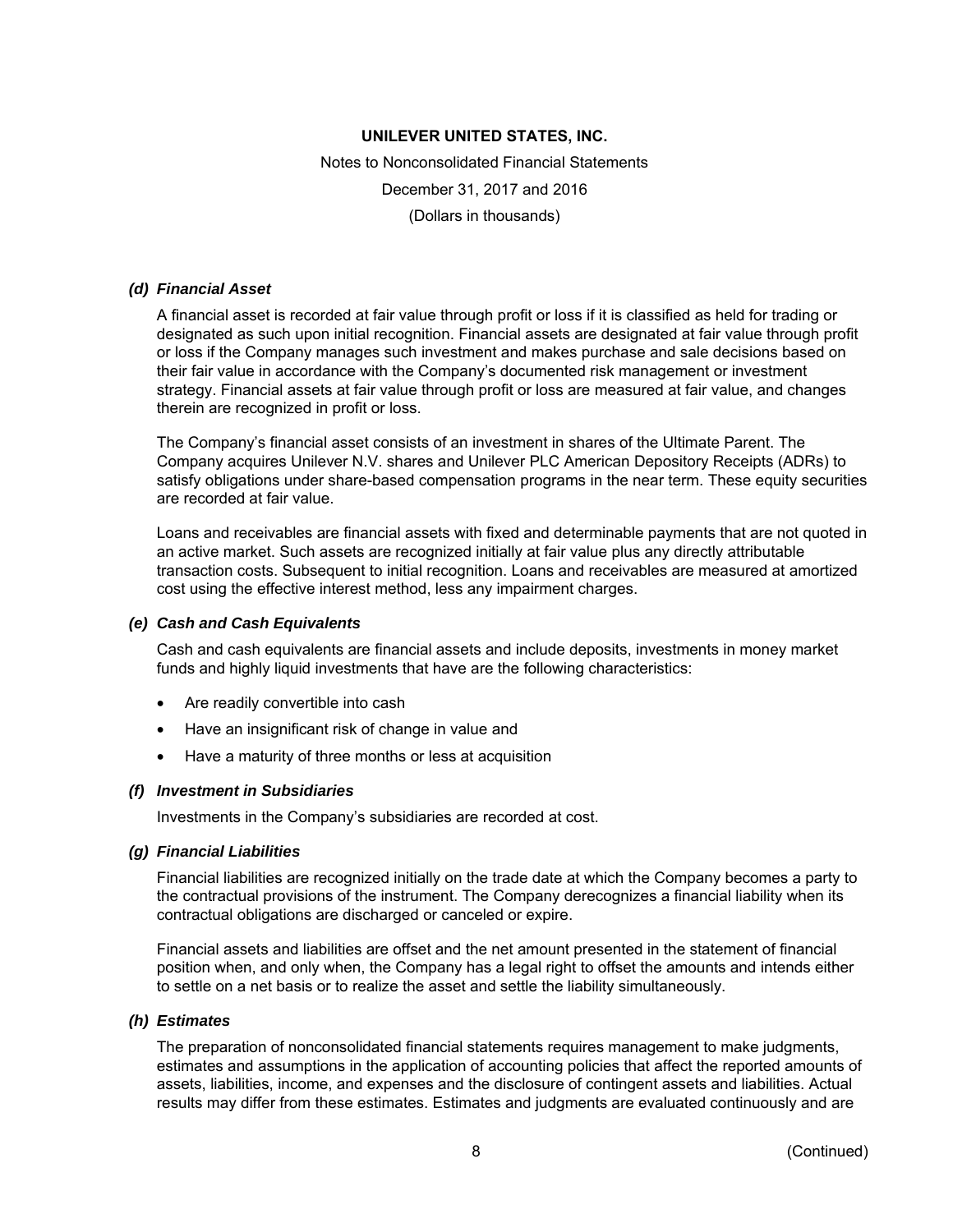Notes to Nonconsolidated Financial Statements

December 31, 2017 and 2016

(Dollars in thousands)

based on historical experience and other factors, including expectations of future events that are believed to be reasonable. Revisions to accounting estimates are recognized in the period in which the estimate is revised and in applicable subsequent periods.

Significant estimates and judgments involved in the preparation of these nonconsolidated financial statements include the following:

- the measurement of defined benefit obligations and assets and the allocation thereof to subsidiaries
- allocation of income tax obligations to subsidiaries
- the fair value measurement of the investment in Conopco and the related impairment loss recognized
- the measurement of share-based compensation and the allocation thereof to subsidiaries

## *(i) Share-Based Compensation*

The Company purchases shares of its Ultimate Parent (Unilever N.V. shares and Unilever PLC ADRs) to settle share based compensation awards and therefore considers its award programs to be cash-settled plans in these separate nonconsolidated financial statements. Accordingly, compensation expense determined under share-based compensation plans is adjusted at the end of each reporting period through profit and loss to reflect the fair value of the related liability.

### *(j) Pensions and Similar Obligations*

The Company sponsors one funded defined benefit pension plan and several unfunded defined pension and welfare benefit plans for its employees and the employees of its subsidiaries. The most significant plans are open to substantially all employees and are subject to the provisions of the Employee Retirement Income Security Act of 1974 (ERISA). ERISA sets general and specific standards regarding requirements including, but not limited to plan participation, minimum funding, and participant vesting. In addition, the significant plans are subject to provisions of the Internal Revenue Code governing deductibility of plan contributions and the exemption of plan trusts from income tax.

The operating and financing components related to defined benefit plans are recognized separately in the statement of operations. Operating costs (service costs) represent the cost of accruing benefits to employees during the year plus the cost of other events such as plan amendments involving enhanced benefits for prior service or termination and curtailments. The amount charged or credited to finance costs is a net interest expense calculated by applying the liability discount rate to the net defined benefit liability or asset. Differences between the interest on assets and return actually achieved and any changes in the liabilities over the year due to changes in assumptions or experience within the plans are recognized immediately in the statement of comprehensive income (loss).

The liabilities to employee benefit plans in the statement of financial position are comprised of the present value of the defined benefit plan obligation (determined using the projected unit credit method) allocable to UNUS. That liability is discounted using rates based on high quality corporate bonds less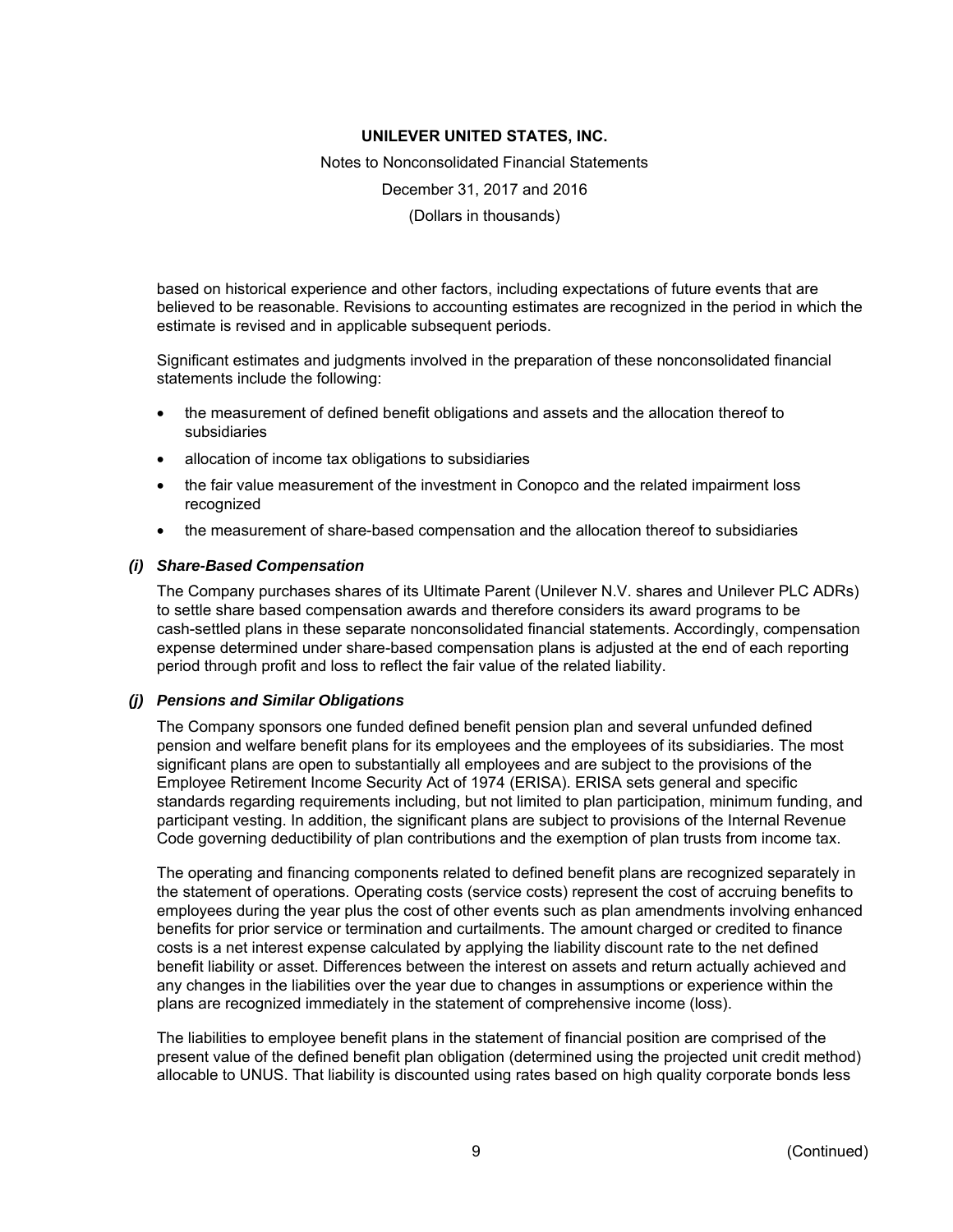Notes to Nonconsolidated Financial Statements December 31, 2017 and 2016 (Dollars in thousands)

the fair value of plan assets allocable to UNUS. All of the Company's defined benefit plans are subject to annual independent actuarial valuations prepared as of the reporting date.

With respect to defined contribution plans, the Company records an expense in the statement of operations equal to its contribution payable to each plan. The Company's obligation under defined contribution plans is limited to the amounts required to be contributed each year. The assets and liabilities of defined contribution plans are not reflected in these financial statements.

#### *(k) Income Taxes*

The Company files its tax returns on a consolidated basis with the UNUS Group for U. S. federal purposes and in many states in which it conducts business. Income taxes reflected in these financial statements are determined using the pro rata method whereby current and deferred income taxes are allocated to members of the UNUS Group based on each member's relative contribution to the UNUS Group's consolidated income tax expense or benefit.

Income taxes are comprised of current and deferred tax. Current taxes are based on the enacted and substantively enacted tax rates and are recognized in the statement of operations except to the extent that they relate to items recognized directly in equity. Current tax benefit may also include adjustments to amounts recorded for tax assets and liabilities in prior years.

The Company recognizes deferred taxes using the liability method on its temporary differences and on any carryforwards except to the extent benefits are not expected to be utilized by the consolidated UNUS Group. Deferred taxes are based on the expected manner of realization or settlement using tax rates enacted or substantively enacted as of the fiscal year end. Deferred income tax assets and liabilities are offset when there is a legally enforceable right to offset current tax assets against current tax liabilities and when the deferred income tax is related to the same regulatory authority. Deferred taxes are not provided on temporary differences related to investments in subsidiaries to the extent that it is probable they will not reverse in the foreseeable future.

The Tax Cuts and Jobs Act, which was enacted in December 2017, had a substantial impact on our income tax benefit for the year ended December 31, 2017. See note 7 to the financial statements for further detail

#### *(l) Provisions*

Provisions are recognized when the Company has a present obligation (legal or constructive) arising from a past event, it is probable that an outflow of resources embodying economic benefits will be required to settle the obligation, and a reliable estimate of the amount of the obligation is available. Provisions are discounted if the effect is material to the financial statements. No provisions were discounted in these financial statements.

#### *(m) Impairment of Assets*

A financial asset not carried at fair value through profit and loss is assessed at each reporting date to determine whether there is objective evidence that it is impaired. A financial asset is impaired if objective evidence indicates that a loss event has occurred after the initial recognition of the asset and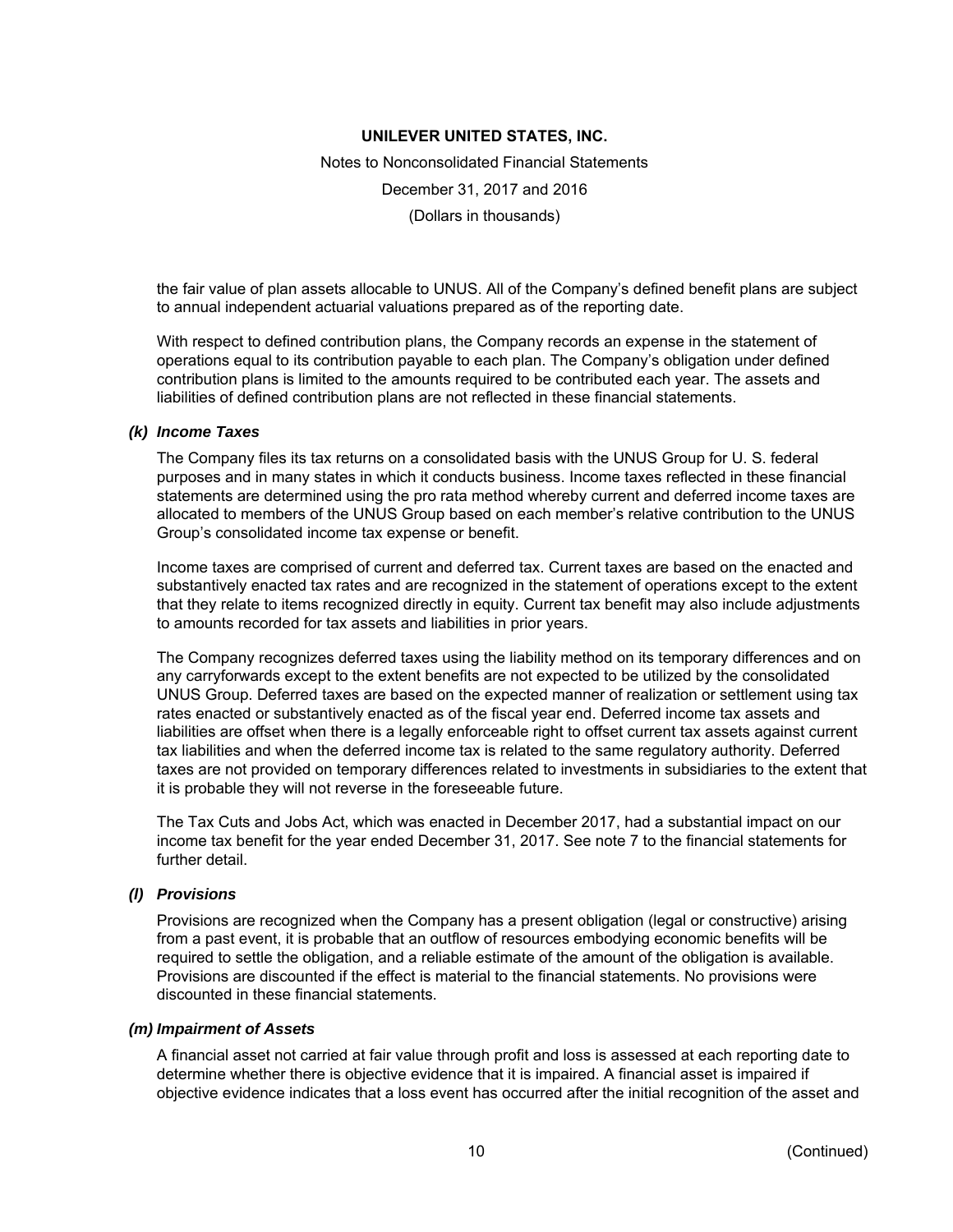Notes to Nonconsolidated Financial Statements December 31, 2017 and 2016 (Dollars in thousands)

that the loss event had a negative effect on the estimated future cash flows of that asset that can be estimated reliably.

Objective evidence that financial assets are impaired can include default or delinquency be a debtor, restructuring of an amount due to the Company on terms that the Company would not consider otherwise, indications that a debtor or issuer will enter bankruptcy, or the disappearance of an active market for a security. In addition, for an investment in an equity security, a significant or prolonged decline in its fair value below cost is objective evidence of impairment.

Annually, in accordance with IAS 36 – *Impairment of Assets*, the Company determines whether indicators of asset impairment exist, particularly with respect to its investments in subsidiaries and its receivables from entities within the Unilever Group. There were no indicators of impairment in 2017 or 2016, and therefore no impairment recorded in 2017 or 2016.

#### *(n) New Accounting Pronouncements*

Amendments to IAS 7 – *Statement of Cash Flows* effective for annual periods beginning on or after January 1, 2017. These amendments require an entity to provide disclosure that enable users of financial statements to evaluate changes in liabilities arising from financing activities, including both changes arising from cash flows and noncash changes. The changes in liabilities arising from financing activities as required by the Amendments to IAS 7 are disclosed in note 8.

IFRS 9 – *Financial Instruments* addresses the classification, measurement and derecognition of financial assets and liabilities. It replaces the multiple classification and measurement models in IAS 39 and is effective for reporting periods beginning on or after January 1, 2018.

IFRS 15 – *Revenue from Contracts with Customers* effective for reporting periods beginning on or after January 1, 2018 clarifies the accounting for bundles services and identifying each 'performance obligation' in contractual arrangements. It also provides more guidance on the measurement of revenue contract which have discounts, rebates, payments to suppliers and consignment stock. The company will adopt IFRS 15 in fiscal year 2018. As the Company does not generate revenue, the new requirements in IFRS 15 will have no impact on these financial statements.

IFRS 16 – *Leases* for reporting periods beginning on or after January 1, 2019 changes the recognition, measurement, presentation and disclosure of leases. In particular it requires lessees to record all leases on the balance sheet with exemptions available for low value and short-term leases. The new requirements in IFRS 16 will currently have no impact on these financial statements.

All other standards or amendments to standards, that have been issued by the International Accounting Standards Board, and were effective by January 1, 2017 were not applicable to these separate financial statements of the Company.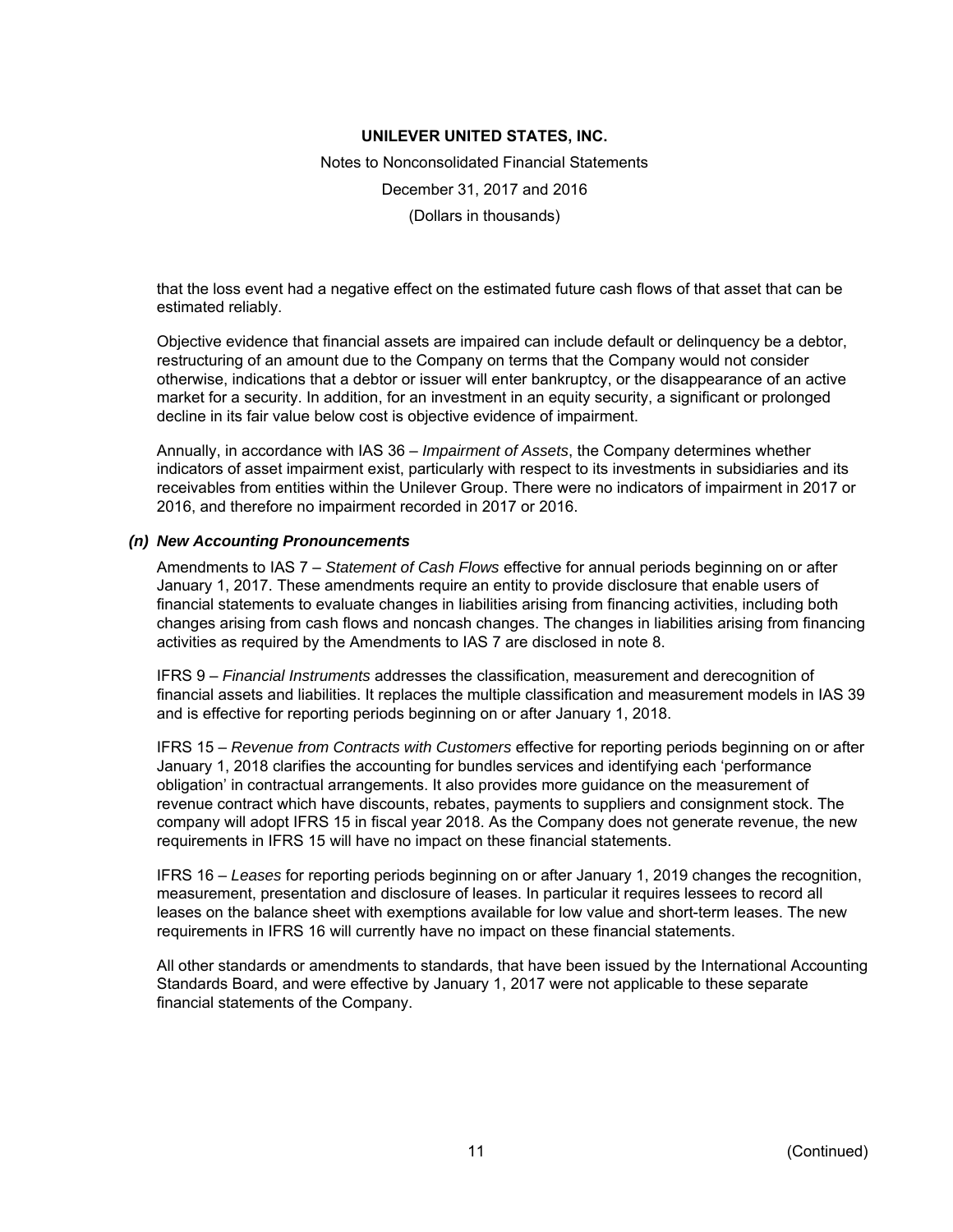# Notes to Nonconsolidated Financial Statements

December 31, 2017 and 2016

(Dollars in thousands)

#### **(3) Investments in Subsidiaries**

Following is a summary of the Company's investments in wholly owned subsidiaries as of December 31, 2017 and 2016:

| <b>Subsidiary</b> | Country<br>оf<br>incorporation | Principal<br>place of<br>business |   | 2017       | 2016       |
|-------------------|--------------------------------|-----------------------------------|---|------------|------------|
| Conopco, Inc.     | U.S.                           | U.S.                              |   | 27,961,562 | 27,805,201 |
| <b>UCC</b>        | U.S.                           | U.S.                              |   | 3.447      | 3,447      |
|                   |                                |                                   | S | 27,965,009 | 27,808,648 |

The carrying value of UCC is historical cost. UCC provides financing for all entities within the UNUS Group. It has no other independent operations.

The carrying value of the Company's investment in Conopco is adjusted for the following:

- Acquisition of equity shares of the Ultimate Parent
- Generation of income tax receivables
- Impairment loss (recovery)

During the years ended December 31, 2017 and 2016, the Company acquired equity shares of its Ultimate Parent, which were then provided to employees of Conopco, of \$41.0 million and \$62.1 million, respectively. The contribution of such amounts is not recovered from Conopco, and as such is treated as an increases in the Company's investment in Conopco. In addition, during the years ended December 31, 2017 and 2016, the Company generated income tax receivables of \$165.2 million and \$151.6 million, respectively, which are used to offset income taxes payable by Conopco in the Company's consolidated income tax returns. These income tax receivables are not recovered from Conopco, and as such are treated as increases to the Company's investment in Conopco.

During the years ended December 31, 2017 and 2016, the Company received dividends totaling \$1.176 billion and \$200 million, respectively from Conopco.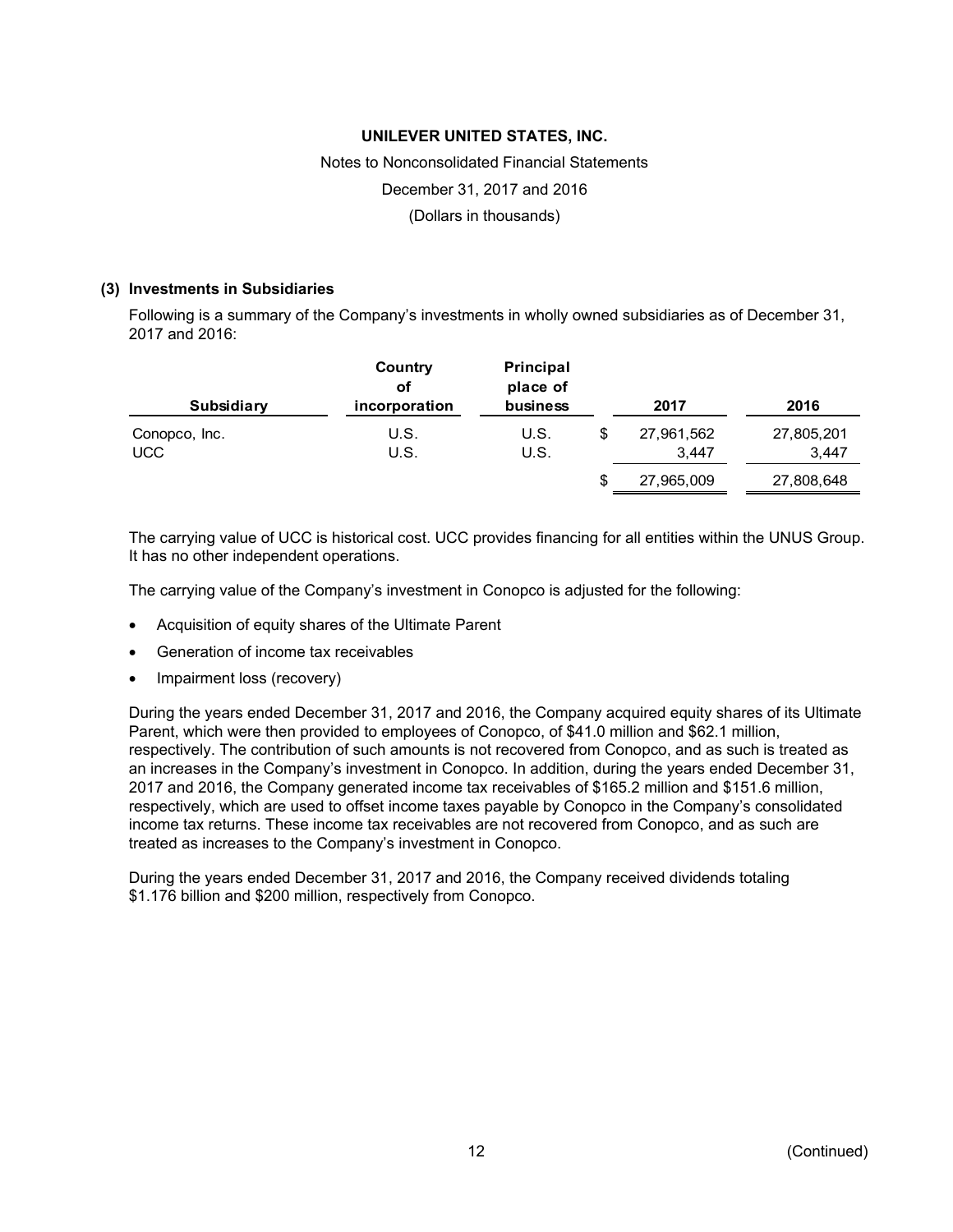Notes to Nonconsolidated Financial Statements

December 31, 2017 and 2016

(Dollars in thousands)

#### **(4) Employee Compensation**

Staff and management costs for the years ended December 31, 2017 and 2016 consist of the following:

|                                  | 2017         | 2016   |
|----------------------------------|--------------|--------|
| Staff.costs:                     |              |        |
| Remuneration of employees        | \$<br>20,918 | 24,433 |
| Social Security                  | 1,777        | 1,766  |
| Post-employment benefits         | 584          | 1,413  |
| Share-based payments             | 13,518       | 11,048 |
|                                  | 36,797       | 38,660 |
| Key management compensation:     |              |        |
| Salaries and short-term benefits | \$<br>3,442  | 4,998  |
| Post-employment benefits         | 26           | 99     |
| Share-based payments             | 2,239        | 1,830  |
|                                  | 5,707        | 6,927  |
|                                  |              |        |

Staff includes all persons not included within key management. Key management includes members of the Executive leadership team and other (executive and nonexecutive) Company officers.

Total staff and key management compensation of \$42.5 million and \$45.6 million for 2017 and 2016, respectively are presented in the statements of operations within operating costs. All compensation, with the exception of share-based payments, is rebilled to affiliates. The above amounts represent gross costs incurred including amounts paid related to UNUS Group entities that the Company is reimbursed for. Refer to note 8 for a summary of amounts comprising the operating costs, net of rebilling to affiliates, for the years ended December 31, 2017 and 2016.

#### **(5) Post Retirement Benefit Plans**

*Defined Benefit Plans* 

#### *(a) General*

The Company sponsors pension and welfare benefit plans for both its employees and the employees of its subsidiaries under six pension plans and two welfare benefit plans. The Company's primary post-retirement benefit plan is the Unicare Retirement Plan which is also the only funded post-retirement benefit plan. Collectively, pension and post-retirement benefit plans are referred to as "the Plan". It is the Company's policy to contribute the minimum required contribution and comply with applicable U.S. law. The Company may increase its contribution above the minimum if appropriate to its tax and cash position and the funded position of the Plan. The Company has a stated policy of allocating net defined benefit cost among UNUS Group entities based on the ratio that the pensionable salaries of an individual employer bears to the pensionable salaries of all employers under the plan.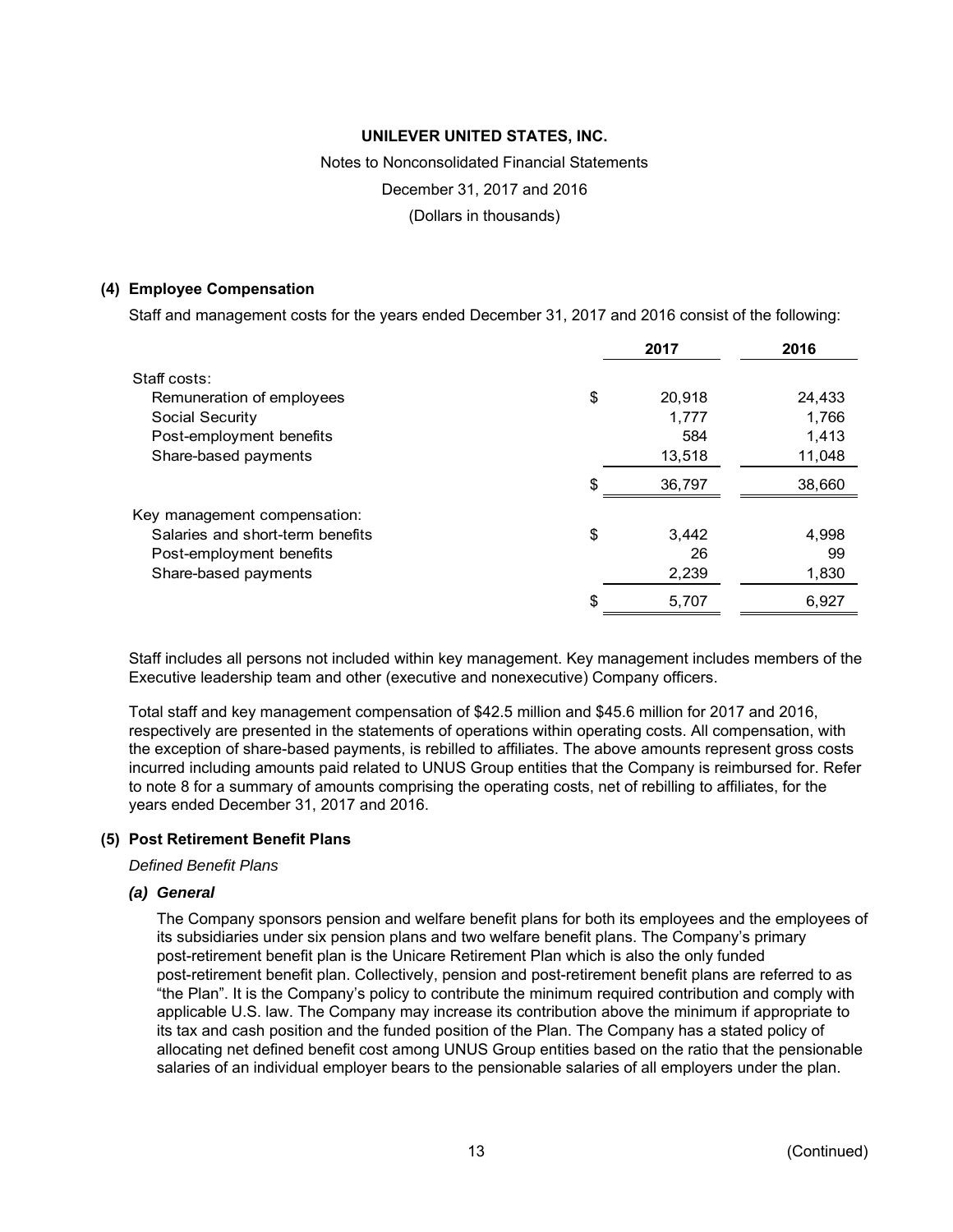Notes to Nonconsolidated Financial Statements December 31, 2017 and 2016 (Dollars in thousands)

Benefits under pension plans are generally determined based on years of service and pensionable remuneration. Benefits under welfare benefit plans, including post-retirement healthcare plans, are defined in the plan documents.

The Company serves as the entity for the recording of the UNUS Group's defined benefit pension and welfare obligations in order to report the UNUS Group's financial position and results of operations to Unilever Group. For purposes of preparing these separate, nonconsolidated financial statements, the UNUS Group's pension liabilities have been allocated to its subsidiaries based on the ratio of the benefit obligations related to the subsidiaries' employees (current and retired), to the total of all benefit obligations under the plan.

For the years ended December 31, 2017 and 2016, the defined benefit cost related to these plans was based on the ratio of pensionable salaries in UNUS to the total of all pensionable salaries in the plans.

The Company's principal defined benefit pension plan was closed to new participants in 2007. In 2012 the benefits of certain plan participants were frozen. The benefits of most of the remaining plan participants were frozen effective July 1, 2017.

#### *(b) Investment Strategy*

The Company follows Unilever Group policy guidelines with respect to the investment of pension assets. Those guidelines require the allocation of plan assets to various classes of investments with the goal of controlling risk and maintaining the right balance between risk and long-term returns in order to limit the cost of the plans to the Company. The diversification of plan assets is such that the failure of a single investment would not impact the overall level of plan assets. The plan continues to invest a significant proportion of assets in equities which offer the best returns over the long run commensurate with an acceptable level of risk. The plans expose the Company to investment risk, interest rate risk, and longevity risk. In order to mitigate such risks, the plan also has significant investments in bonds and other alternative investments.

#### *(c) Plan Assumptions*

The following represent the significant assumptions in the determination of the benefit obligation under the Company's pension and other post-retirement plans as of December 31, 2017 and 2016:

|                                   | 2017  | 2016   |
|-----------------------------------|-------|--------|
| Discount rate for balance sheet   | 3.60% | 4.30 % |
| Discount rate for service cost    | 3.60  | 4.40   |
| Inflation                         | 2.10  | 2.10   |
| Rate of salary increase           | 3.00  | 3.00   |
| Weighted average return on assets | 4.70  | 5.40   |
| Long-term medical care rate       | 5.00  | 5.00   |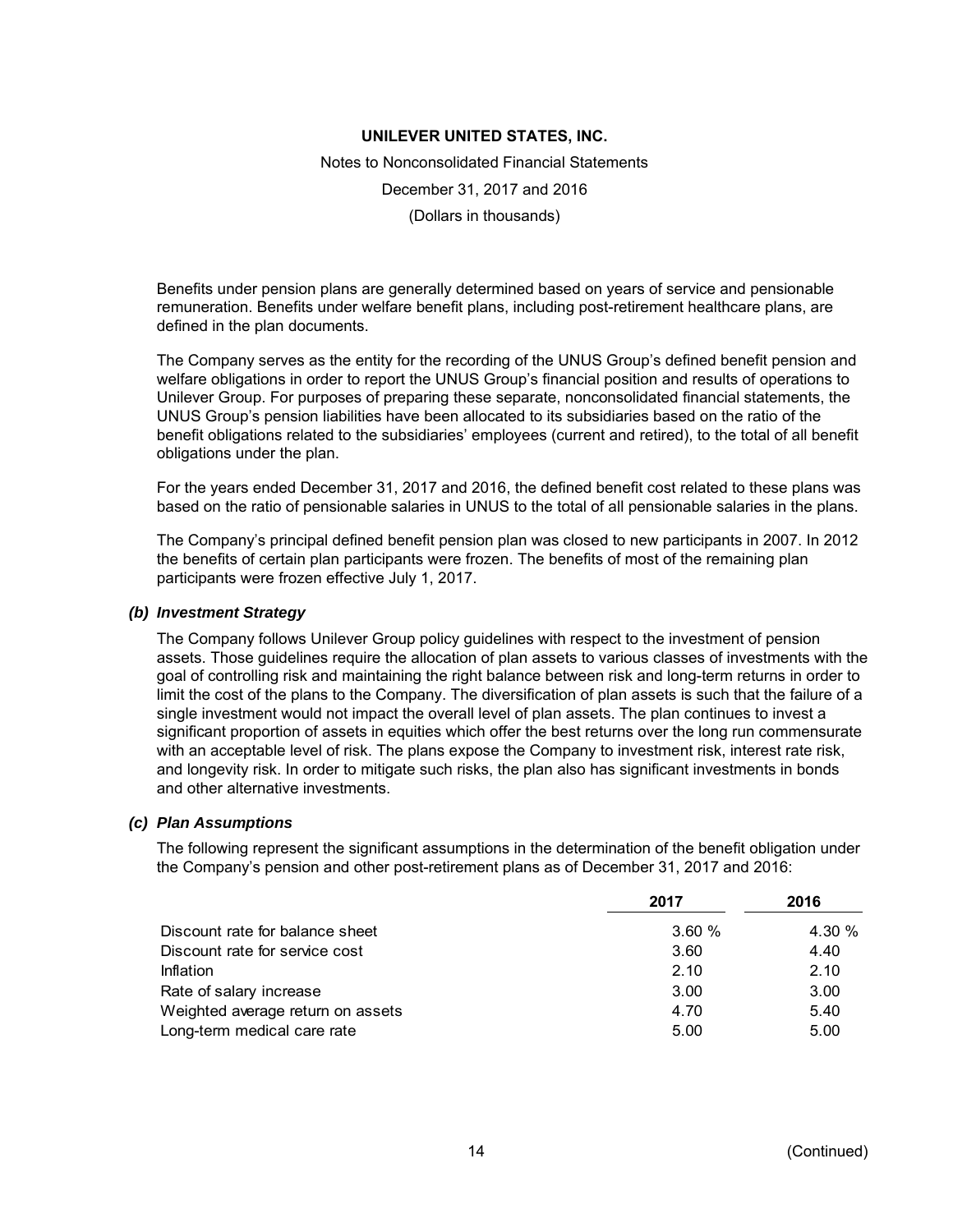Notes to Nonconsolidated Financial Statements

December 31, 2017 and 2016

(Dollars in thousands)

|                                                         | 2017    | 2016   |
|---------------------------------------------------------|---------|--------|
| Number of years a current pensioner is expected to live |         |        |
| past $65$ :                                             |         |        |
| Men                                                     | 20.68 % | 20.80% |
| Women                                                   | 22.65   | 22.80  |
| Number of years a future pensioner currently aged 45 is |         |        |
| expected to live past 65:                               |         |        |
| Men                                                     | 22.29   | 23.10  |
| Women                                                   | 24.23   | 26.20  |

Mortality assumptions are based on the table RP-2017 with generational mortality improvements using scale BB. This table has a built-in allowance for future improvements in longevity.

#### *(d) Sensitivities*

The sensitivity of pension and post-retirement health benefit liabilities to changes in key assumptions are as follows:

|                             | Change in<br>assumptions | Change in<br>liabilities<br>pension | Change in<br>liabilities<br>post-retirement<br>health |
|-----------------------------|--------------------------|-------------------------------------|-------------------------------------------------------|
| Discount rate               | Increase by 0.1%         | (1.5)%                              | (0.7)%                                                |
| <b>Inflation</b>            | Increase by 0.1%         |                                     | 0.1                                                   |
| Long-term medical care rate | Increase by 0.1%         |                                     |                                                       |

An equivalent decrease in the indicated rates would have a commensurate effect in the opposite direction. Sensitivity analyses have been determined based on reasonably possible changes in the respective assumptions occurring at the end of the reporting period and may not be representative of an actual change. The analysis is based on a change in the key assumption while holding all other assumptions constant. The methods and types of assumptions used in preparing the sensitivity analysis did not change when compared in the prior period.

Valuations of other post-retirement benefit plans assume a higher initial level of medical cost inflation, which drops from 7% to the long-term rate of 5% within 5 years. Healthcare cost trend assumptions can have a significant impact on the amounts reported for healthcare plans.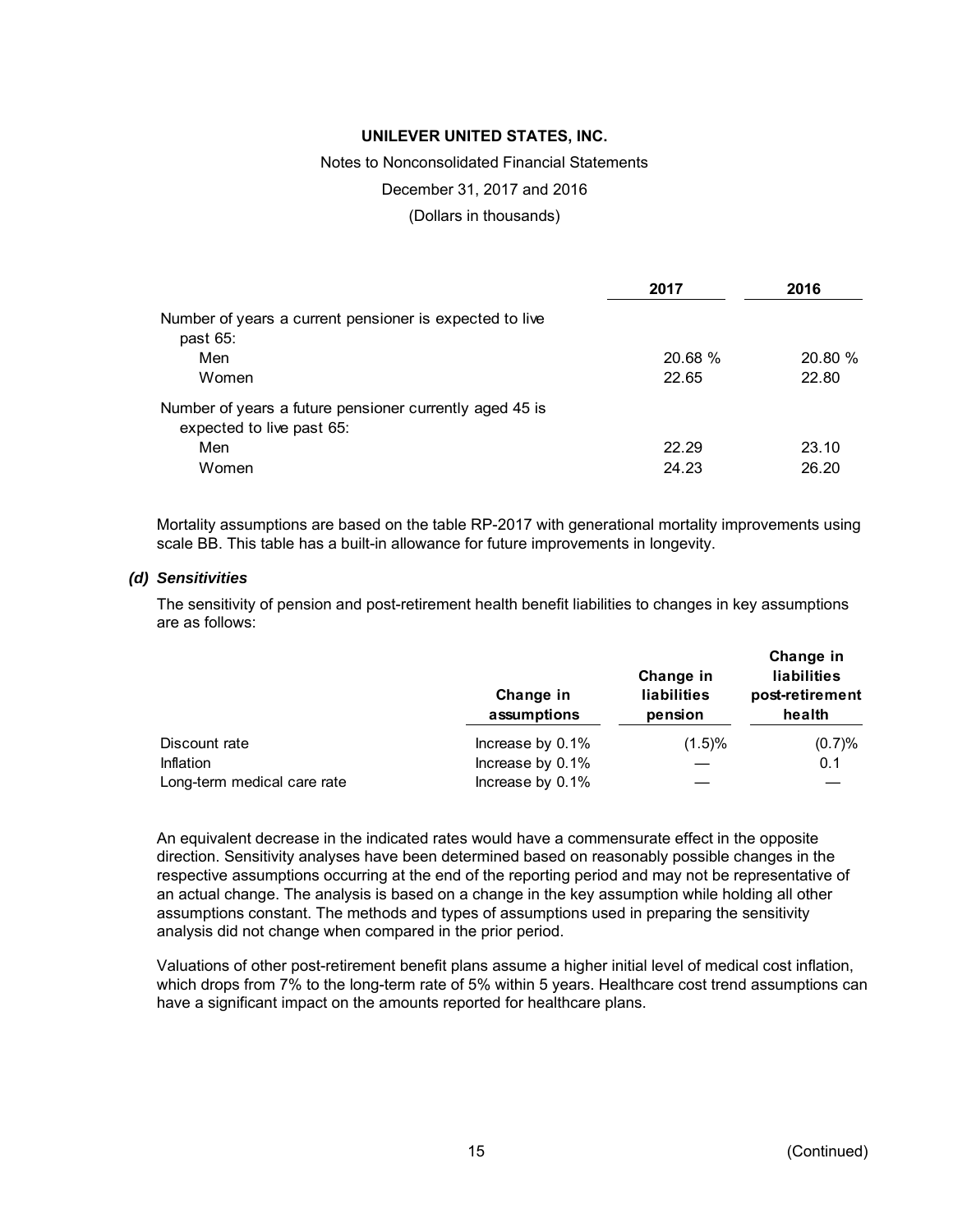# Notes to Nonconsolidated Financial Statements

December 31, 2017 and 2016

(Dollars in thousands)

#### *(e) Statement of Operations*

Net defined benefit cost of the plans charged to the statement of operations for the Company and for the plans as a whole for the years ended December 31, 2017 and 2016 are as follows:

|                                 | Company     |          | The plans |           |  |
|---------------------------------|-------------|----------|-----------|-----------|--|
|                                 | 2017        | 2016     | 2017      | 2016      |  |
| Charged to operating profit:    |             |          |           |           |  |
| Current service cost            | \$<br>1.097 | 1.603    | 22.045    | 31.136    |  |
| Special termination benefits    |             |          | (1,399)   | (5,086)   |  |
| Past service cost               |             |          | (300)     | (1, 545)  |  |
| Settlements/curtailments        |             |          | (4,035)   | 4,351     |  |
| Total operating costs           | 1.097       | 1.603    | 16.311    | 28,856    |  |
| Charged to finance costs:       |             |          |           |           |  |
| Interest on retirement benefits | \$<br>3.140 | 3.340    | 71,071    | 82,627    |  |
| Expected return on assets       | (2, 144)    | (2, 225) | (44, 477) | (52, 448) |  |
| Finance costs                   | 996         | 1.115    | 26,594    | 30,179    |  |

# *(f) Statement of Comprehensive Income (Loss)*

Net defined benefit cost of the plans charged to comprehensive income (loss) for the Company and for the plans as a whole for the years ended December 31, 2017 and 2016 are as follows:

|                                                                     | Company       |          | The plans |           |  |
|---------------------------------------------------------------------|---------------|----------|-----------|-----------|--|
|                                                                     | 2017          | 2016     | 2017      | 2016      |  |
| Actual return less expected return                                  |               |          |           |           |  |
| on plan assets                                                      | \$<br>10.919  | 7,889    | 122,905   | 49,088    |  |
| Experience gains (losses)                                           | (8, 191)      | (6, 561) | 5,318     | 5,585     |  |
| Changes in assumptions                                              | (6, 158)      | (629)    | (145,100) | (14, 505) |  |
| Net pre-tax actuarial gain<br>(loss) recognized<br>in comprehensive |               |          |           |           |  |
| income (loss)                                                       | \$<br>(3,430) | 699      | (16,877)  | 40,168    |  |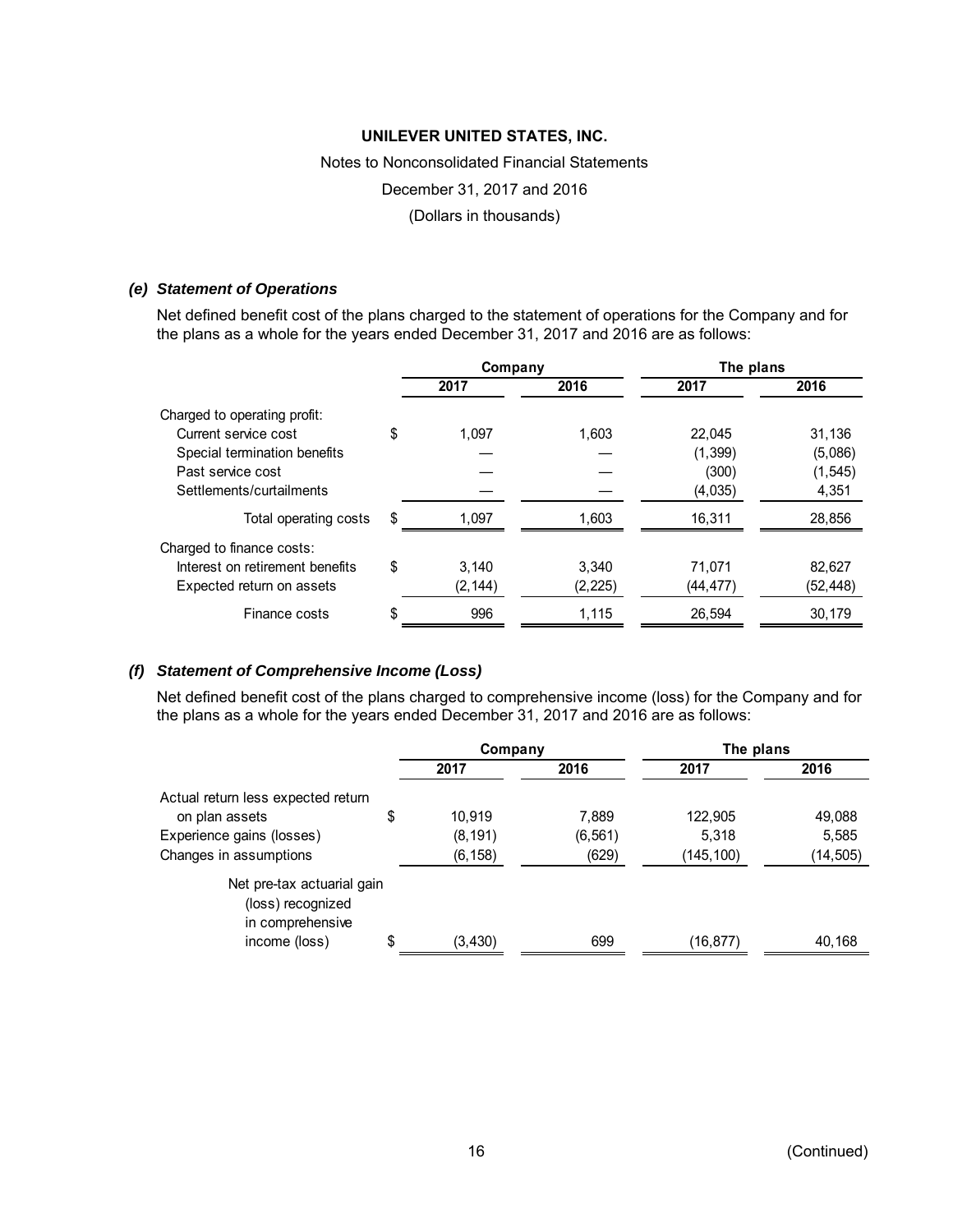# Notes to Nonconsolidated Financial Statements

December 31, 2017 and 2016

(Dollars in thousands)

#### *(g) Statement of Financial Position*

The assets, liabilities and deficit position of pension and other post-retirement benefit plans at December 31, 2017 and 2016 related to the Company's participation in such plans are as follows:

|                               | 2017                    |                                               | 2016                    |                                               |  |
|-------------------------------|-------------------------|-----------------------------------------------|-------------------------|-----------------------------------------------|--|
|                               | <b>Pension</b><br>plans | Other post-<br>employment<br>benefit<br>plans | <b>Pension</b><br>plans | Other post-<br>employment<br>benefit<br>plans |  |
| Principal plan assets:        |                         |                                               |                         |                                               |  |
| Equities                      | \$<br>19,876            |                                               | 19,106                  |                                               |  |
| <b>Bonds</b>                  | 32,955                  |                                               | 30,204                  |                                               |  |
| Other                         | 2,605                   |                                               | 3,331                   |                                               |  |
|                               | 55,436                  |                                               | 52,641                  |                                               |  |
| Present value of liabilities: |                         |                                               |                         |                                               |  |
| Principal plans               | 61,583                  | 9,256                                         | 57,779                  | 10,400                                        |  |
| Other plans                   | 12,448                  |                                               | 10,790                  |                                               |  |
|                               | 74,031                  | 9,256                                         | 68,569                  | 10,400                                        |  |
| Pension liability             |                         |                                               |                         |                                               |  |
| net of assets                 | \$<br>(18, 595)         | (9, 256)                                      | (15, 928)               | (10, 400)                                     |  |
| Funded plans in deficit       | \$<br>6,147             |                                               | 5,138                   |                                               |  |
| Unfunded plans                | 12,448                  | 9,256                                         | 10,790                  | 10,400                                        |  |
|                               | \$<br>18,595            | 9,256                                         | 15,928                  | 10,400                                        |  |

The assets, liabilities and deficit position of pension and other post-retirement benefit plans at December 31, 2017 and 2016 related to the Plan are as follows:

|                        | 2017                    |                                               | 2016                    |                                               |
|------------------------|-------------------------|-----------------------------------------------|-------------------------|-----------------------------------------------|
|                        | <b>Pension</b><br>plans | Other post-<br>employment<br>benefit<br>plans | <b>Pension</b><br>plans | Other post-<br>employment<br>benefit<br>plans |
| Principal plan assets: |                         |                                               |                         |                                               |
| Equities               | \$<br>398,984           |                                               | 396,429                 |                                               |
| <b>Bonds</b>           | 661,525                 |                                               | 626,710                 |                                               |
| Other                  | 52,296                  |                                               | 69,122                  |                                               |
|                        | 1,112,805               |                                               | 1,092,261               |                                               |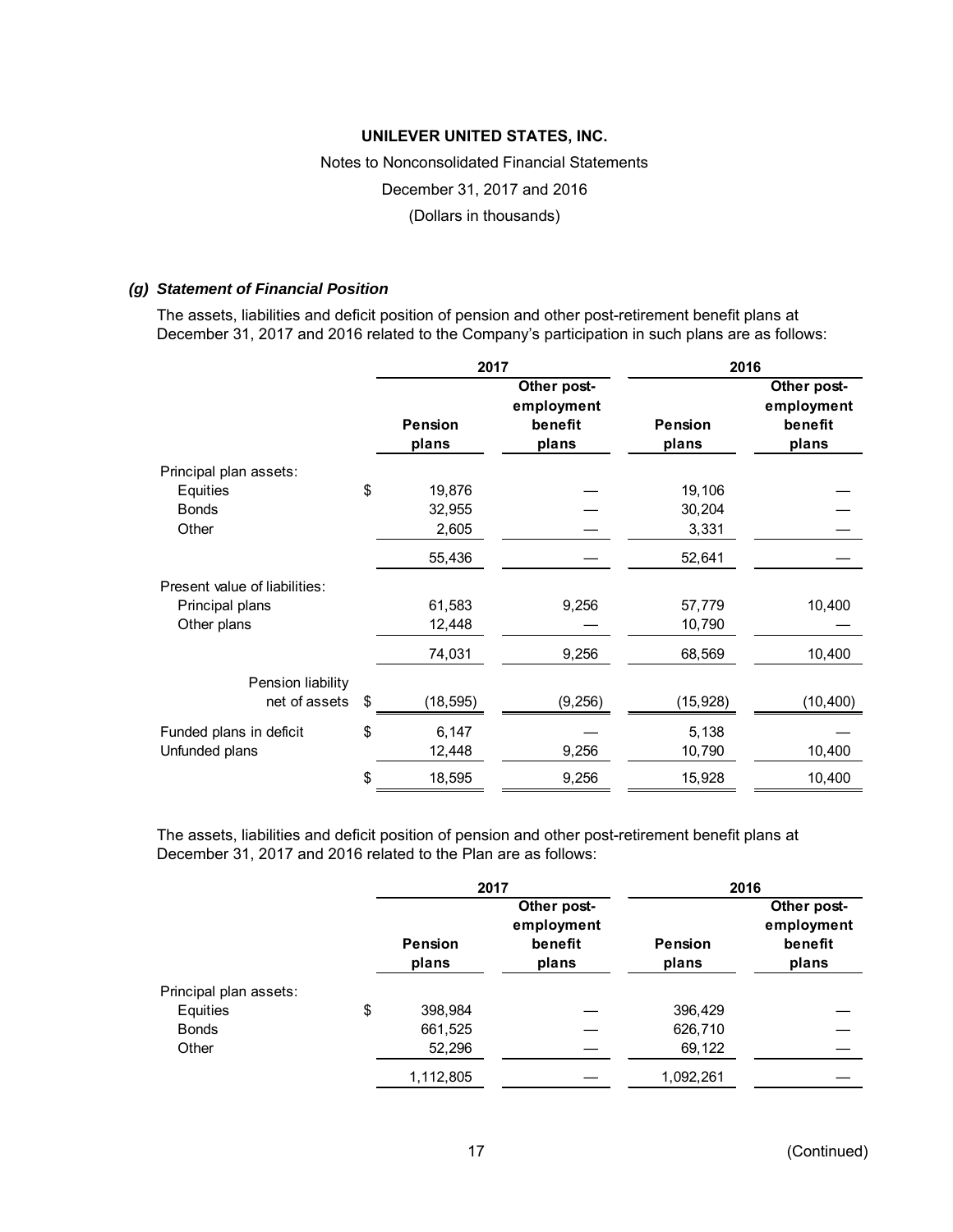Notes to Nonconsolidated Financial Statements

December 31, 2017 and 2016

(Dollars in thousands)

|                               | 2017                    |                                               | 2016                    |                                               |  |
|-------------------------------|-------------------------|-----------------------------------------------|-------------------------|-----------------------------------------------|--|
|                               | <b>Pension</b><br>plans | Other post-<br>employment<br>benefit<br>plans | <b>Pension</b><br>plans | Other post-<br>employment<br>benefit<br>plans |  |
| Present value of liabilities: |                         |                                               |                         |                                               |  |
| Principal plans               | \$<br>1,236,191         | 386,409                                       | 1,198,880               | 403,411                                       |  |
| Other plans                   | 126,807                 | 9,305                                         | 131,519                 | 7,151                                         |  |
|                               | 1,362,998               | 395,714                                       | 1,330,399               | 410,562                                       |  |
| Pension liability             |                         |                                               |                         |                                               |  |
| net of assets                 | \$<br>(250, 193)        | (395, 714)                                    | (238, 138)              | (410, 562)                                    |  |
| Funded plans in deficit       | \$<br>123,386           |                                               | 106,619                 |                                               |  |
| Unfunded plans                | 126,807                 | 395,714                                       | 131,519                 | 410,562                                       |  |
|                               | \$<br>250,193           | 395,714                                       | 238,138                 | 410,562                                       |  |
|                               |                         |                                               |                         |                                               |  |

As of December 31, 2017 and 2016 the Plan's investment in equity shares of the Ultimate Parent totaled \$167 thousand and \$121 thousand, respectively.

## *(h) Reconciliation of Changes in Assets and Liabilities*

Changes in the assets and liabilities of the Plan related to the Company's participation in the plan are as follows:

|                               |    | 2017          |                    | 2016          |                    |  |
|-------------------------------|----|---------------|--------------------|---------------|--------------------|--|
|                               |    | <b>Assets</b> | <b>Liabilities</b> | <b>Assets</b> | <b>Liabilities</b> |  |
| Balance, January 1            | \$ | 52.641        | 78,968             | 51,930        | 83,473             |  |
| Current service cost          |    |               | 1,097              |               | 1,603              |  |
| Special termination benefits  |    |               |                    |               |                    |  |
| Past service costs            |    |               |                    |               |                    |  |
| Settlements/curtailments      |    |               |                    |               |                    |  |
| Interest income               |    | 2,144         |                    | 2,225         |                    |  |
| Interest costs                |    |               | 3.140              |               | 3,340              |  |
| Actuarial gain (loss)         |    | 10,919        | 14,349             | 7,889         | 7,191              |  |
| <b>Employer contributions</b> |    | 3.620         |                    | 7,236         |                    |  |
| Reclassification of benefits  |    | (756)         | (1, 135)           |               |                    |  |
| Benefit payments              |    | (13, 132)     | (13, 132)          | (16, 639)     | (16, 639)          |  |
| Balance, December 31          | S  | 55,436        | 83,287             | 52,641        | 78,968             |  |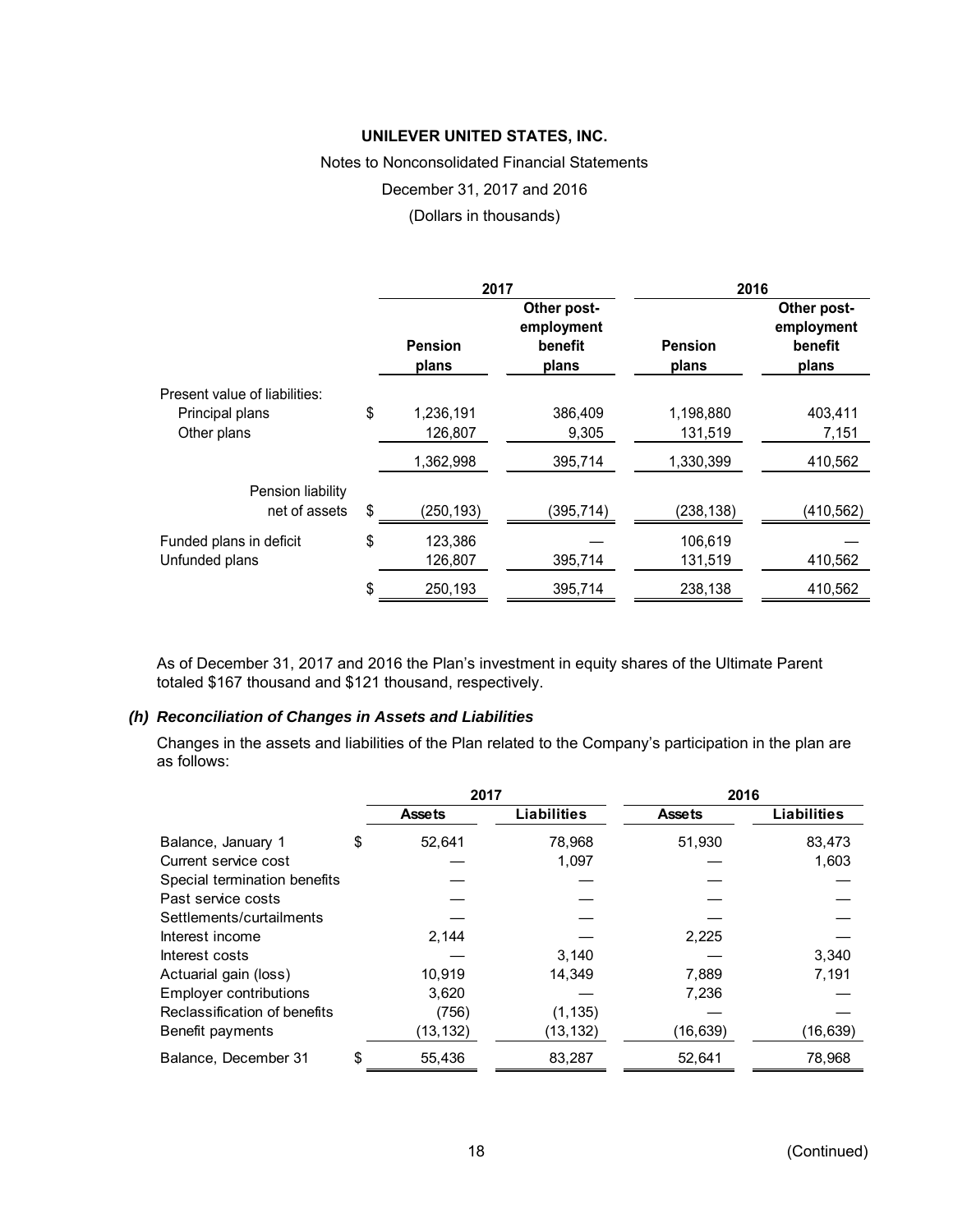## Notes to Nonconsolidated Financial Statements

December 31, 2017 and 2016

(Dollars in thousands)

Changes in the assets and liabilities of the Plan as a whole are as follows:

|                               | 2017            |             | 2016          |                    |  |
|-------------------------------|-----------------|-------------|---------------|--------------------|--|
|                               | <b>Assets</b>   | Liabilities | <b>Assets</b> | <b>Liabilities</b> |  |
| Balance, January 1            | \$<br>1,092,261 | 1,740,961   | 1,223,999     | 1,916,258          |  |
| Current service cost          |                 | 22,045      |               | 31,136             |  |
| Special termination benefits  |                 | 1,399       |               | 5,086              |  |
| Past service costs            |                 | (300)       |               | (1, 545)           |  |
| Adjustment for BCS            |                 |             |               | 1,744              |  |
| Settlements/curtailments      |                 | (4,035)     |               | 6,051              |  |
| Expected return on plan       |                 |             |               |                    |  |
| assets                        | 44,477          |             | 52,448        |                    |  |
| Interest costs                |                 | 71,071      |               | 82,627             |  |
| Plan mergers                  |                 |             |               |                    |  |
| Actuarial gain (loss)         | 122,904         | 139,781     | 49,089        | 8,921              |  |
| <b>Employer contributions</b> | 65,373          |             | 76,042        |                    |  |
| Benefit payments              | (212, 210)      | (212, 210)  | (309, 317)    | (309, 317)         |  |
| Balance, December 31          | \$<br>1,112,805 | 1,758,712   | 1,092,261     | 1,740,961          |  |

# *(i) Cash Flow*

The Company's cash flow related to pensions and other post–retirement benefits includes contributions to its funded plan and benefits paid under unfunded plans. Amounts paid in 2017 and 2016 as well as an estimate for amounts to be paid in 2018 related to the Company's participation in the plans are as follows:

|                                        | (Estimate)<br>2018 | 2017  | 2016  |
|----------------------------------------|--------------------|-------|-------|
| Company contributions to funded plans: |                    |       |       |
| Defined benefit                        | \$                 |       |       |
| Defined contribution                   | 1,788              | 1.611 | 1,946 |
| Benefits paid under unfunded plans     | 3,601              | 3,620 | 7,236 |
| Cash flow                              | \$<br>5,389        | 5,231 | 9,182 |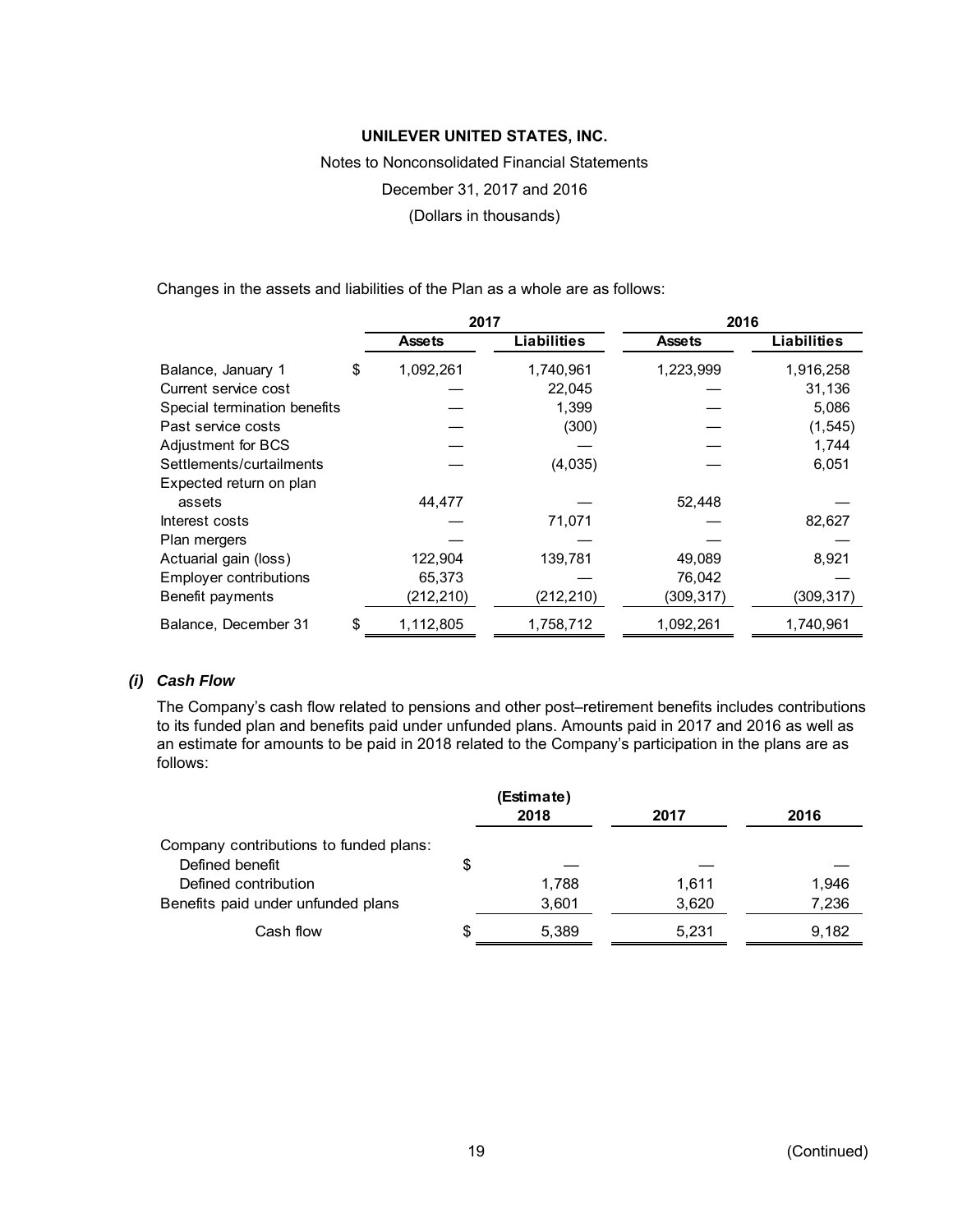Notes to Nonconsolidated Financial Statements

December 31, 2017 and 2016

(Dollars in thousands)

Amounts paid in 2017 and 2016 as well as an estimate for amounts to be paid in 2017 related to the Plan as a whole are as follows:

|                                        | (Estimate)<br>2018 | 2017    | 2016    |
|----------------------------------------|--------------------|---------|---------|
| Company contributions to funded plans: |                    |         |         |
| Defined benefit                        | \$                 |         |         |
| Defined contribution                   | 49.600             | 44,422  | 44,568  |
| Benefits paid under unfunded plans     | 72,735             | 72,787  | 89,481  |
| Cash flow                              | \$<br>122.335      | 117.209 | 134,049 |

#### *(j) Defined Contribution Plan*

The Company operates the UNICare Savings Plan (the Plan), a defined contribution plan open to eligible employees of UNUS Group except employees located in Puerto Rico and employees covered by a collective bargaining agreement. The Plan is a qualified retirement plan under Section 401(a) of the Internal Revenue Code of 1986 and is subject to the provisions of ERISA.

Under the Plan the Company matches employee elective deferrals on a sliding scale based on the individual employee's participation status in the Company's primary defined benefit pension plan. In addition, the Company makes a nonelective contribution equal to 4% of compensation for all eligible employees employed after January 1, 2007, whether or not they make elective deferrals to the Plan. The Company's matching and nonelective contributions for each of the years ended December 31, 2017 and 2016 were \$1.6 million and \$1.9 million, respectively, and as of those dates amounts owed to the Plan, included in accounts payable and accrued expenses, totaled \$87 thousand and \$120 thousand, respectively. It is the Company's policy to fund the Plan on a current basis.

#### **(6) Share-Based Payments**

The Company has several share-based programs for UNUS Group employees which are covered by the Unilever North America 2002 Omnibus Equity Compensation Plan as amended in November 2012. The Omnibus Plan provides for the granting of options on up to 121.5 million Unilever N.V (New York Registry) shares, 117.9 million shares of Unilever PLC ADRs, 6 million ordinary shares of Unilever N.V and 1.3 million ordinary shares of Unilever PLC (collectively, the Shares) to key UNUS Group employees. The Company purchases shares of Unilever N.V. and Unilever PLC ADRs to satisfy its share-based compensation program obligations and as of December 31, 2017 held 16.4 thousand Unilever N.V shares and 6.3 thousand Unilever PLC ADRs. As of December 31, 2016, the Company held 17.5 thousand Unilever N.V. shares and 14.4 thousand Unilever PLC ADRs. For the years December 31, 2017 and 2016, share-based compensation expense totaled \$15.8 million and \$12.9 million, respectively. As of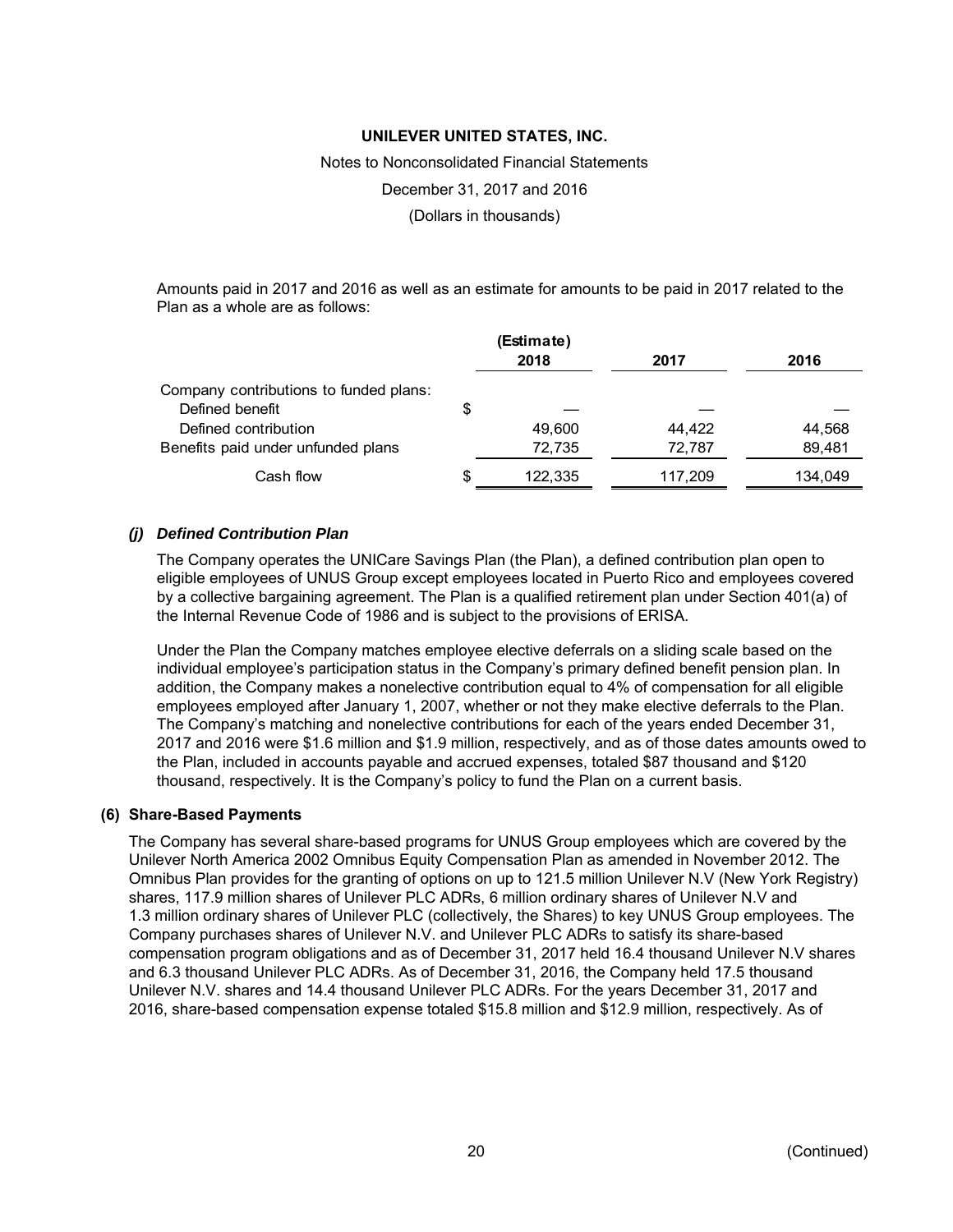Notes to Nonconsolidated Financial Statements December 31, 2017 and 2016 (Dollars in thousands)

December 31, 2017 and 2016 liabilities related to share-based compensation plans totaled \$20.6 million and \$23.7 million, respectively.

#### *(a) Performance Share Programs*

*(i) Global Performance Share Program (GPSP)* 

The GPSP provides for the granting of Share awards to qualified employees within certain manager classes which vest over a three-year performance period at levels ranging from 0% to 200% of a target award depending upon the achievement of specific performance conditions.

Generally, awards are made annually covering the year of the grant and the subsequent two years. Shares are issued at the end of each three-year performance period based on actual performance versus the pre-established criteria. Individuals receive the shares issued only if they remain eligible at the end of the three-year performance period. Performance metrics of the GPSP relate to sales growth, operating cash flow and core operating margin improvement. Certain employees may elect to defer the payment of vested shares until retirement. Awards are settled in Unilever NV shares or Unilever PLC ADRs in the year following the year in which the awards vest. However, the Company may elect to settle awards under the GPSP in cash.

#### *(ii) Global Share Incentive Program (GSIP)*

The GSIP, which operates in a manner very similar to the GPSP, is limited to certain executives. Share awards vest over a three-year period at levels ranging from 0% to 200% of a target award depending on the achievement of specific performance conditions. Performance metrics for the GSIP program include those of the GPSP program as well as one additional metric – total shareholder return. Under the GSIP, employees have more flexibility with respect to selecting the type of Shares to be received. Awards are settled in Unilever NV shares or Unilever PLC ADRs in the year following the year in which the awards vest. However, the Company reserves the right to settle its Shares in cash.

#### *(iii) Management Co-Investment Program (MCIP)*

The MCIP allows certain employees who are eligible to participate in the GPSP and GSIP to invest up to 60% of their annual bonus in Shares (the Investment Shares), for which they are immediately vested. Under the MCIP the Company matches each Investment Share with up to one additional Share (the Match Shares). Each employee's right to receive Match Shares is subject to a three year vesting period and the achievement of specific performance conditions. The number of match Shares awarded can range from 0% to 200% of the target award.

MCIP participants who either are, or eligible to be, participants of the GPSP are subject to the GPSP performance conditions. MCIP participants who either are or are eligible to be participants of the GSIP are subject to the GSIP performance conditions. Match Shares are distributed at the end of the vesting period based on actual performance versus the pre-established criteria.

In 2017, the Company launched an enhanced MCIP, which relates to MCIP awards granted starting January 1, 2017. The enhanced plan allows participants to invest up to 100% of their annual bonus in Unilever shares called "Investment Shares" and receive a corresponding award in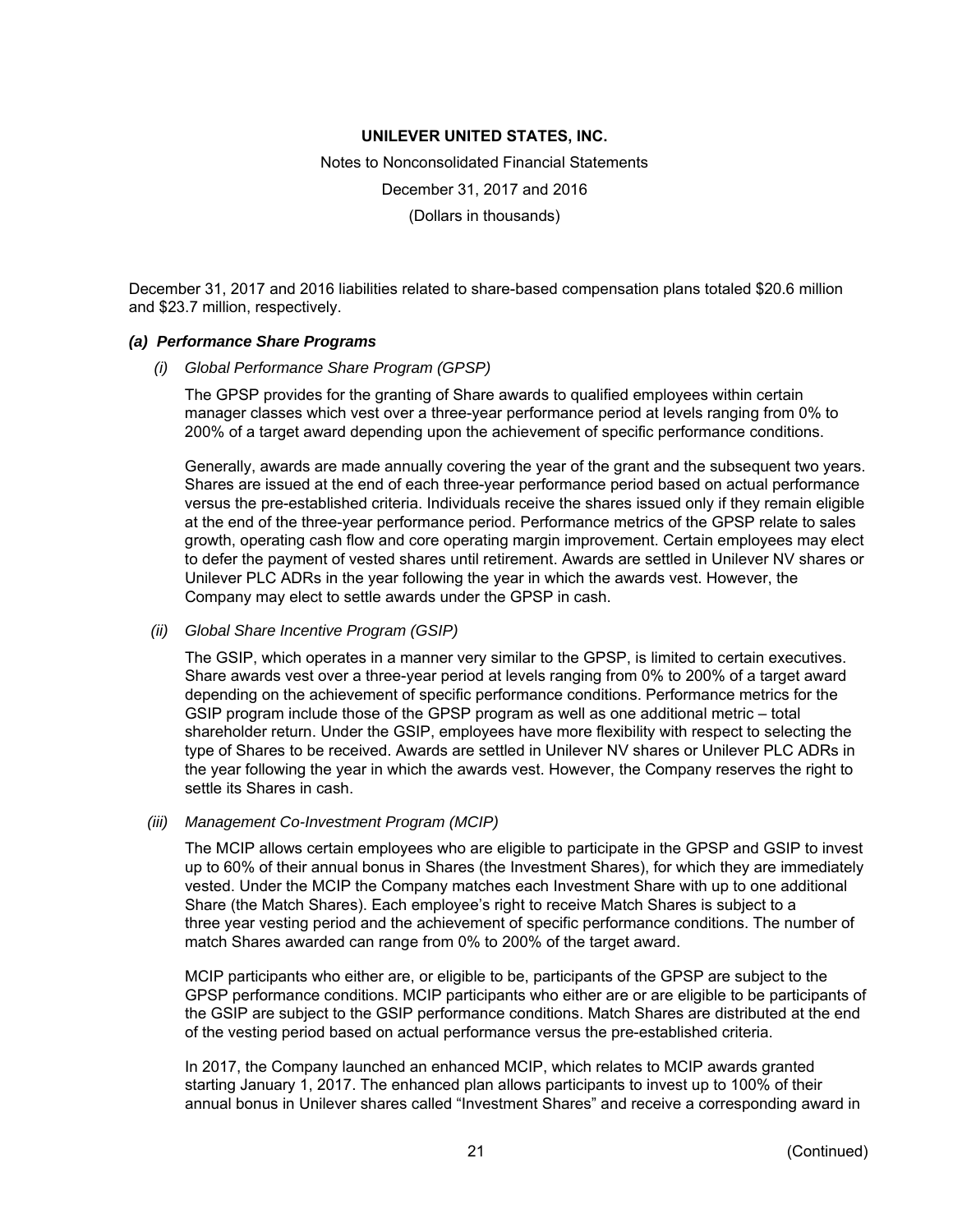Notes to Nonconsolidated Financial Statements

December 31, 2017 and 2016

(Dollars in thousands)

performance shares, which vest after four years, subject to satisfaction of new long term performance measures. In 2018 Work Level 2 and above employees will be eligible to participate as long as local laws and exchange regulations permit, and can invest up to 20% of their annual bonus.

#### *(iv) The Shares Plan (SHARES)*

Effective July 23, 2014 the Company adopted a new global employee share plan, SHARES, which eligible employees were allowed to enroll in November 2016 for the 2017 year. SHARES allows eligible employees to invest a minimum of 25 Euros to a maximum of 200 Euros per month, in the USD equivalent towards purchasing shares of the Ultimate Parent (the Investment Shares). The minimum and maximum amounts are set in Euros each year, and converted to USD before the enrollment period opens. At the end of each quarter the number of Investment Shares an eligible employee purchases will equal the total USD amount contributed in the prior 3 months divided by the applicable Unilever share acquisition price.

Under SHARES at the end of each quarterly investment period, the Company will award "phantom" Match Shares equal to one-third of the number of Investment Shares purchased. Each employee's right to receive the Match Shares is subject to a three year vesting period. Three years after the "phantom" Match Shares are awarded the eligible employee will receive a Unilever share for every "phantom" Match Share, provided the Investment Shares purchased were not sold or transferred. The SHARES program terminates in 2024.

Compensation expense under the GPSP, GSIP and MCIP, which is charged over the performance period, is initially determined on the date of the award based on the fair value of the target shares awarded and the number of Shares expected to vest; the expense is updated annually for changes in the actual number of Shares expected to vest, changes in the fair value of the underlying Shares and the fair value of the liability to be settled.

Compensation expense under the ESBP is initially determined at the grant date based on the fair value of the matching Shares and adjusted annually over the vesting period based on changes in the current price of the Shares and the value of the liability at each reporting date.

Dividends related to the target award under the GPSP, GSIP and MCIP are credited to each employee and converted into additional target shares which are subject to the same vesting criteria as the original target shares. Dividends on ESBP matching Shares are credited to the employee and converted into additional matching Shares at settlement.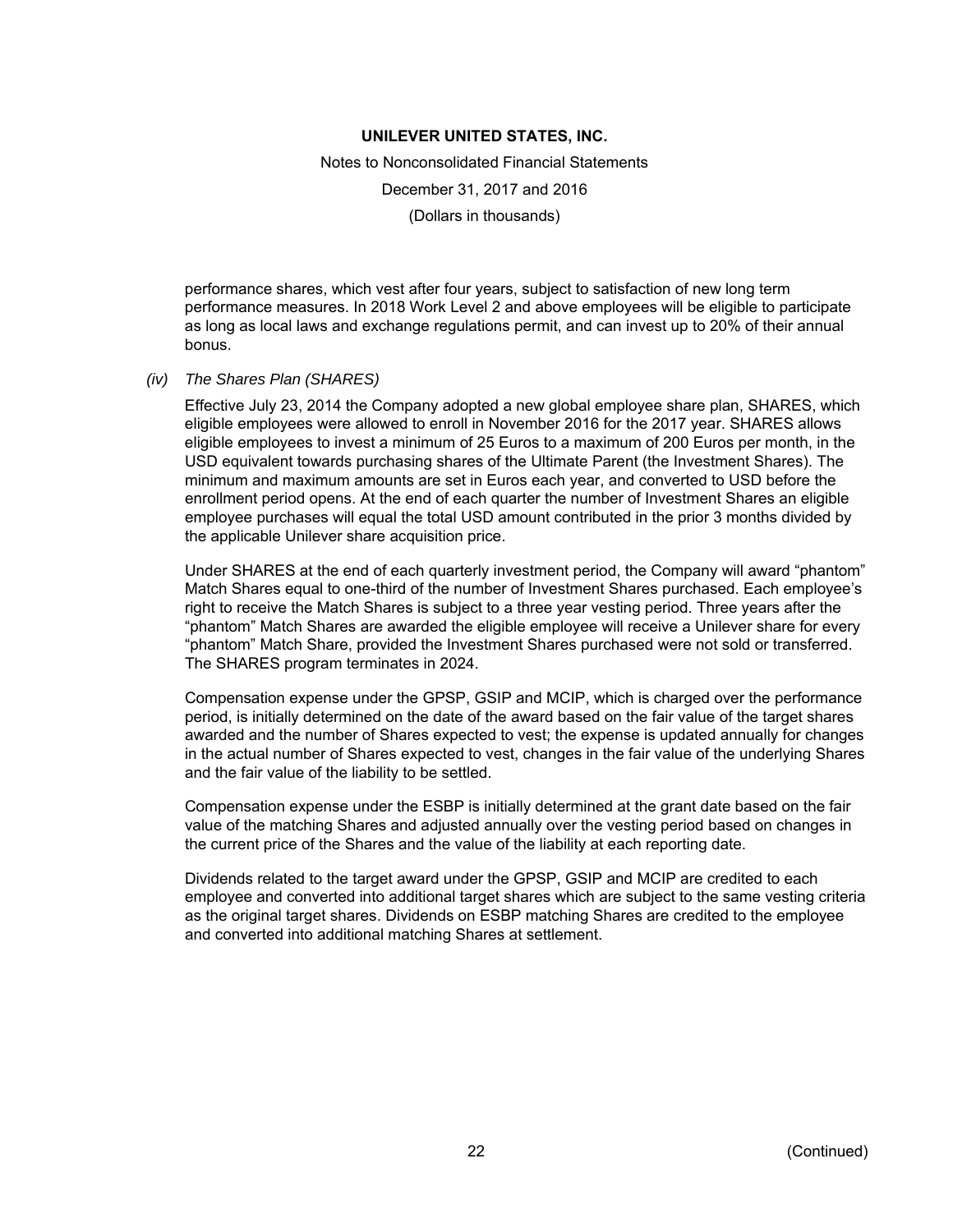Notes to Nonconsolidated Financial Statements

December 31, 2017 and 2016

(Dollars in thousands)

A summary of the status of performance share programs as of December 31, 2017 and 2016 and the changes therein during the years then ended are as follows:

|                                           | <b>Number of shares</b> |            |  |
|-------------------------------------------|-------------------------|------------|--|
|                                           | 2017                    | 2016       |  |
| Outstanding, January 1                    | 580,058                 | 778,598    |  |
| Awarded                                   | 300.941                 | 317,290    |  |
| Distributed                               | (366, 611)              | (482, 723) |  |
| Forfeited                                 | (24, 828)               | (33, 107)  |  |
| Outstanding, December 31,                 | 489,560                 | 580,058    |  |
| Fair value per share award as of year end | 56.32                   | 41.06      |  |

### **(7) Income Taxes**

The Tax Cuts and Jobs Act that was enacted in December 2017 reduced the U.S. federal corporate tax rate from 35% to 21%. Deferred tax assets and liabilities are to be recorded based on the tax rates at the time of reversal. Consequently, as a result of the change in the tax rate and remeasurement of deferred tax balances, the deferred tax expense decreased by \$6,726.

The Company files taxes in the United States at the Federal level as part of a consolidated group and is able to utilize any losses. The income tax benefit recognized in 2017 and 2016 are as follows:

|                      |    | 2017       | 2016       |  |
|----------------------|----|------------|------------|--|
| Current tax:         |    |            |            |  |
| Current year benefit | \$ | (165, 201) | (151, 603) |  |
| Deferred tax:        |    |            |            |  |
| Deferred tax expense |    | 7,940      | 6,718      |  |
| Income tax benefit   | S  | (157,261)  | (144,885)  |  |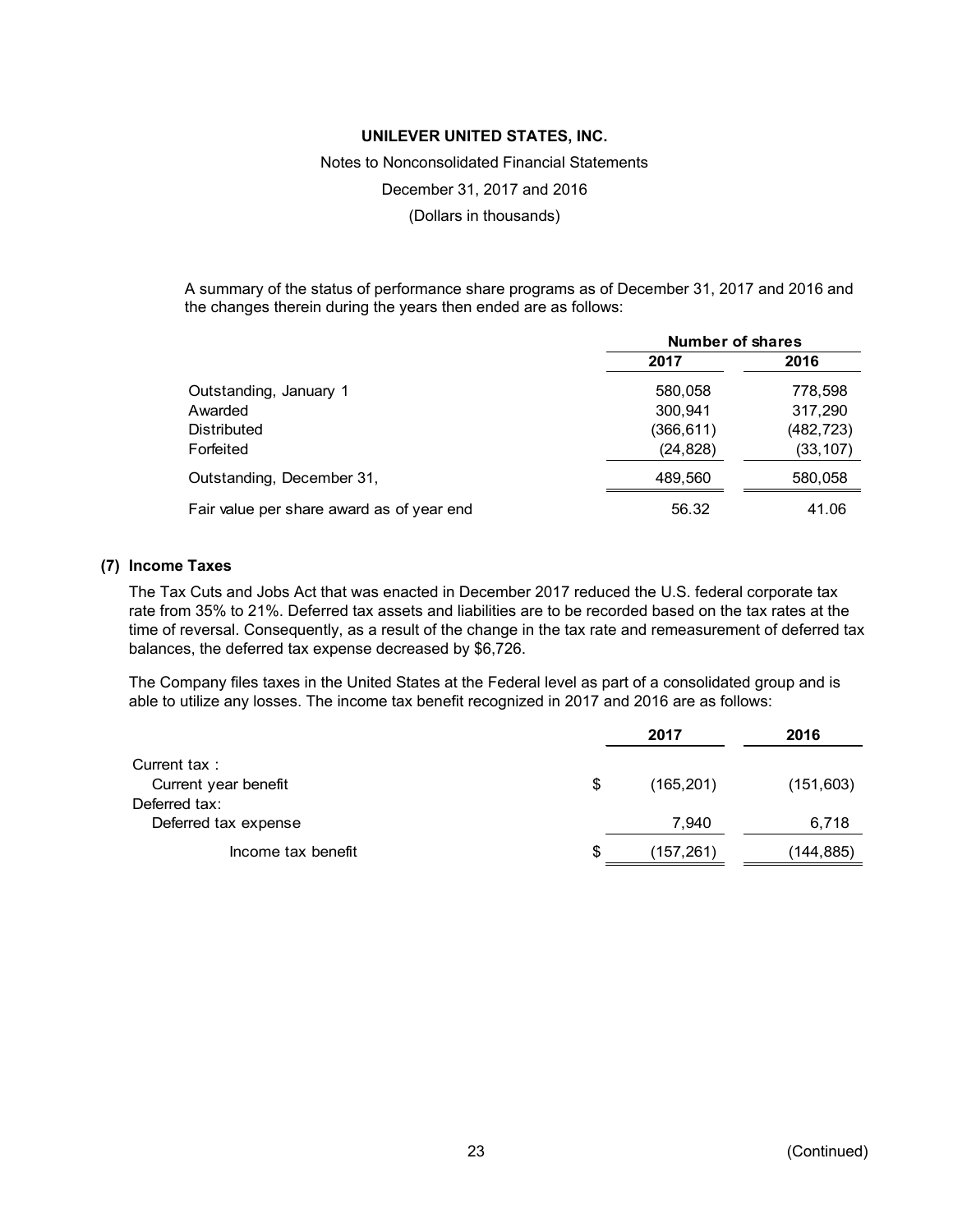Notes to Nonconsolidated Financial Statements

December 31, 2017 and 2016

(Dollars in thousands)

The reconciliation between the statutory tax rates and the effective tax rate charged is as follows:

|                                     | 2017    | 2016   |
|-------------------------------------|---------|--------|
| U.S. Federal tax rate               | 35.0%   | 35.0%  |
| Differences due to:                 |         |        |
| Tax reform revaluation              | 1.3     |        |
| Nondeductible expenses              | 0.1     | (0.2)  |
| State taxes, net of federal benefit | (1.4)   | 5.5    |
| Nontaxable dividends                | (56.6)  | 37.6   |
| Effective tax rate                  | (21.6)% | 77.9 % |

Deferred tax movements in 2017 are as follows:

|                                                                      | January 1,<br>2017             | <b>Profit</b><br>and loss | OCI   | <b>Investments in December 31.</b><br>subsidiaries | 2017                    |
|----------------------------------------------------------------------|--------------------------------|---------------------------|-------|----------------------------------------------------|-------------------------|
| Pension and similar obligations<br>Share based compensation<br>Other | \$<br>9.687<br>11.357<br>(690) | (6,538)<br>(1,685)<br>283 | 3,238 | (3,832)                                            | 6,387<br>5,840<br>(407) |
|                                                                      | \$<br>20.354                   | (7.940)                   | 3.238 | (3,832)                                            | 11.820                  |

Deferred tax movements in 2016 are as follows:

|                                                                      | January 1,<br>2016              | <b>Profit</b><br>and loss   | OCI | subsidiaries | <b>Investments in December 31.</b><br>2016 |
|----------------------------------------------------------------------|---------------------------------|-----------------------------|-----|--------------|--------------------------------------------|
| Pension and similar obligations<br>Share based compensation<br>Other | \$<br>10.901<br>13.468<br>(388) | (1,214)<br>(5,202)<br>(302) |     | 3.091        | 9,687<br>11,357<br>(690)                   |
|                                                                      | \$<br>23.981                    | (6,718)                     |     | 3.091        | 20.354                                     |

Deferred tax to be settled after 12 months at December 31, 2017 and 2016 is \$12,227 thousand and \$21,044 thousand, respectively. A deferred tax asset is recognized only to the extent that it is probable that future taxable profits will be available against which the asset can be utilized. Deferred tax assets are reduced to the extent that it is no longer probable that the related tax benefit will be realized.

Deferred tax liabilities are not recorded with respect to the outside basis differences for investments in subsidiaries, where the Company is in a position to control the timing of the reversal of the temporary difference and it is probable that such differences will not reverse in the foreseeable future. The Company has determined that it is impracticable to determine the amount of taxes that would be payable if the temporary differences were to reverse.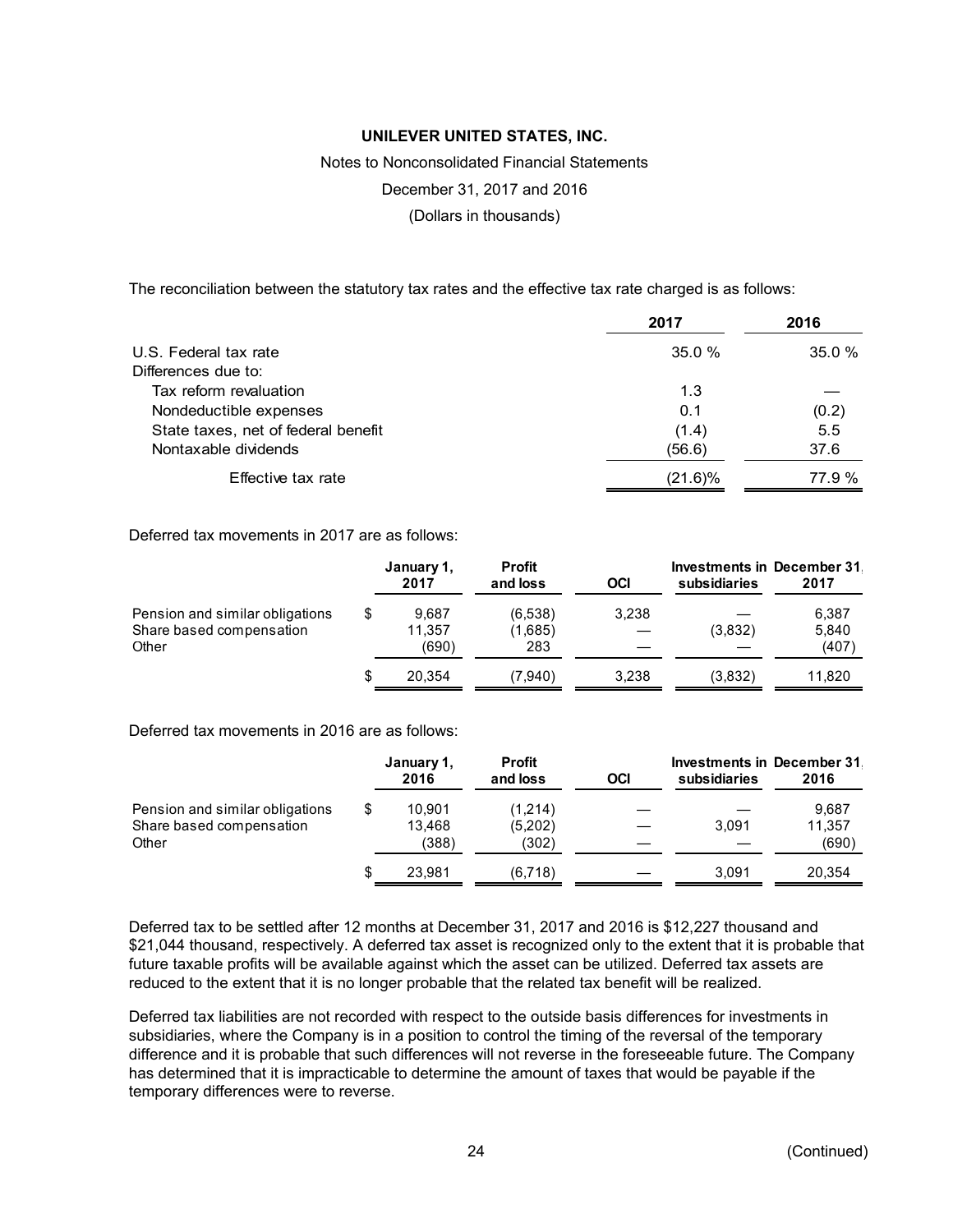Notes to Nonconsolidated Financial Statements December 31, 2017 and 2016 (Dollars in thousands)

#### **(8) Related Party Transactions**

Related parties include people and entities that have or are subject to the influence or control of the UNUS Group or the Unilever Group.

The Company provides administrative services to entities in the UNUS Group and receives administrative and other services from the Unilever Group. All balances with Unilever Group and UNUS Group entities are uncollateralized and interest bearing. It is Unilever Group's policy to charge interest on all intercompany debt. During each of the years ended December 31, 2017 and 2016 interest on intercompany debt ranged from 0.61% to 4.19% and 2.42% to 2.83%, respectively.

The Company has provided Conopco with two unsecured, noninterest bearing lines of credit totaling \$5.9 million to fund the environmental remediation of two sites in New Jersey. The letters of credit automatically renew on an annual basis and can only be terminated by the Company with the permission of the New Jersey Department of Environmental Protection. There were no amounts outstanding under either line of credit as of December 31, 2017 and 2016 or during the years ended December 31, 2017 and 2016.

On a daily basis, available funds are swept from depository accounts into a concentration account and used to settle intercompany borrowings. Cash principally represents the balance of customer checks that have not yet cleared through the banking system and become available to be swept into the concentration account, and deposits made subsequent to the daily cash sweep. The Company does not fund its disbursement accounts for checks it has written until the checks are presented to the bank for payment. Cash overdrafts represent the balance of outstanding checks and are classified with other current liabilities. There are no compensating balance requirements or other restrictions on the transfer of cash associated with the Company's depository accounts.

All balances due to and from affiliates within the UNUS Group are presented as a single net amount in the statements of financial position as the Company has both the legal right and the intent to offset amounts due to and from these affiliates.

Amounts owed to and from different affiliates within the Unilever Group are presented separately in the statement of financial position as these amounts are settled on a current basis. Where the Company has the legal right of offset, amounts due to and from the same affiliate within the Unilever Group but outside the UNUS Group have been presented on a net basis.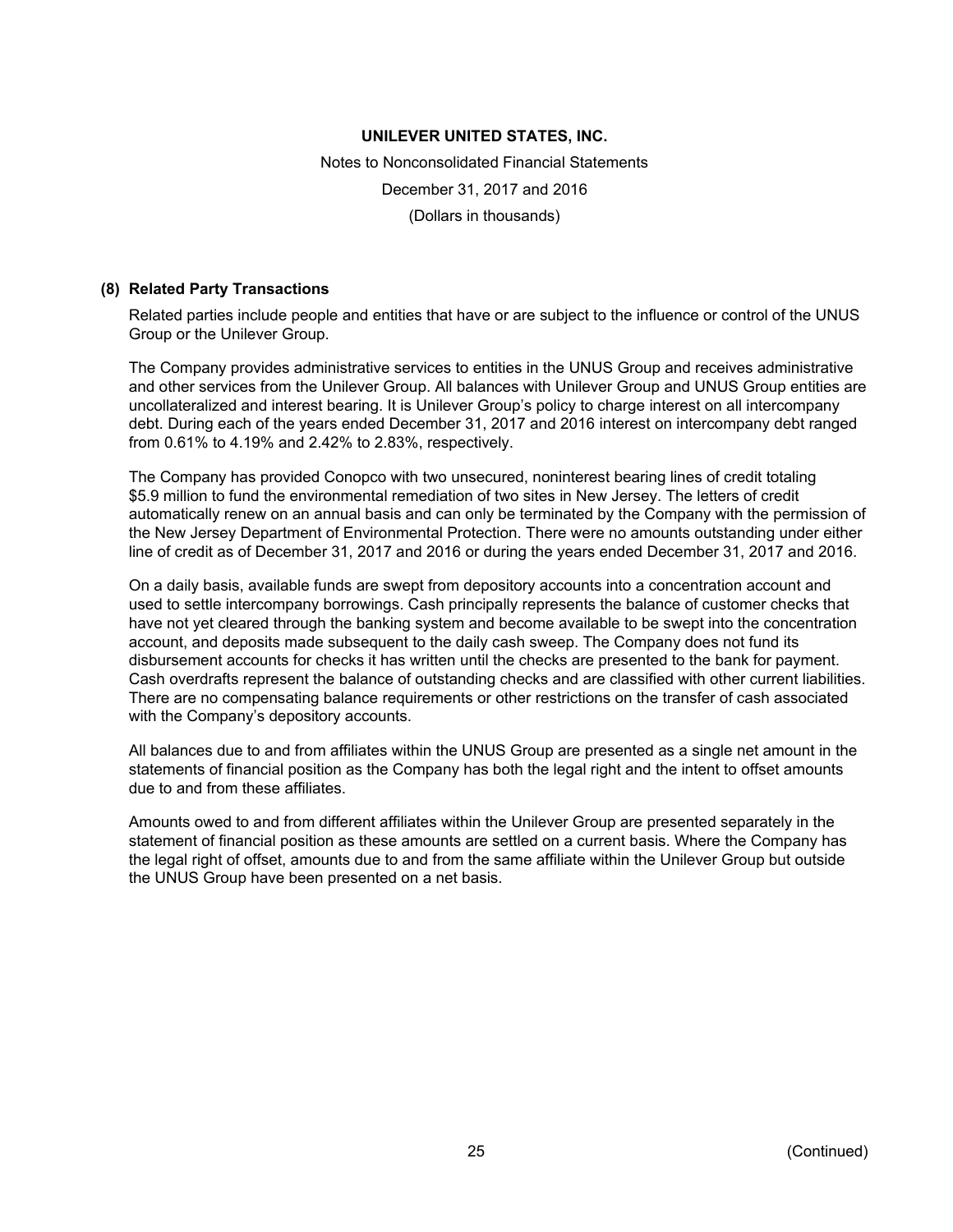Notes to Nonconsolidated Financial Statements

December 31, 2017 and 2016

(Dollars in thousands)

Net amounts owed to UNUS Group affiliates at December 31, 2017 and 2016 total \$8.9 billion and \$8.5 billion, respectively. Net interest expense on affiliate debt totaled approximately \$411 million and \$366 million for the years ended December 31, 2017 and 2016, respectively.

|                            | 2017            | 2016       |
|----------------------------|-----------------|------------|
| Borrowings as of January 1 | \$<br>8,506,747 | 8,018,571  |
| Proceeds                   | 912,922         | 627,382    |
| Repayments                 |                 |            |
| Noncash transactions       | (486, 211)      | (139, 206) |
| Total debt guarantees      | \$<br>8,933,458 | 8,506,747  |

Net amounts owed from Unilever Group affiliates at December 31, 2017 and 2016 total \$12.0 million and \$17.3 million, respectively.

A summary of amounts comprising the income (expense) net of rebilling for the years ended December 31, 2017 and 2016 follows:

|                                | 2017         | 2016     |
|--------------------------------|--------------|----------|
| Compensation (note 4)          | \$<br>42.504 | 45,587   |
| Nonpersonnel costs             | 17,494       | 17,268   |
|                                | 59,998       | 62,855   |
| Amounts rebilled to affiliates | (39, 531)    | (43,734) |
| Operating costs                | \$<br>20,467 | 19,121   |

Dividends paid to Unilever Group totaled \$1.176 billion and \$200 million for the years ended December 31, 2017 and 2016, respectively.

The Company is the guarantor of debt issued by Unilever N.V, and Unilever PLC. In addition, the Company guarantees certain debt of its subsidiaries. The guarantees generally require performance in the event of a default under the terms of the debt agreements. The Company considers the possibility of default remote and therefore has not reflected any liabilities associated with these guarantees in the financial statements.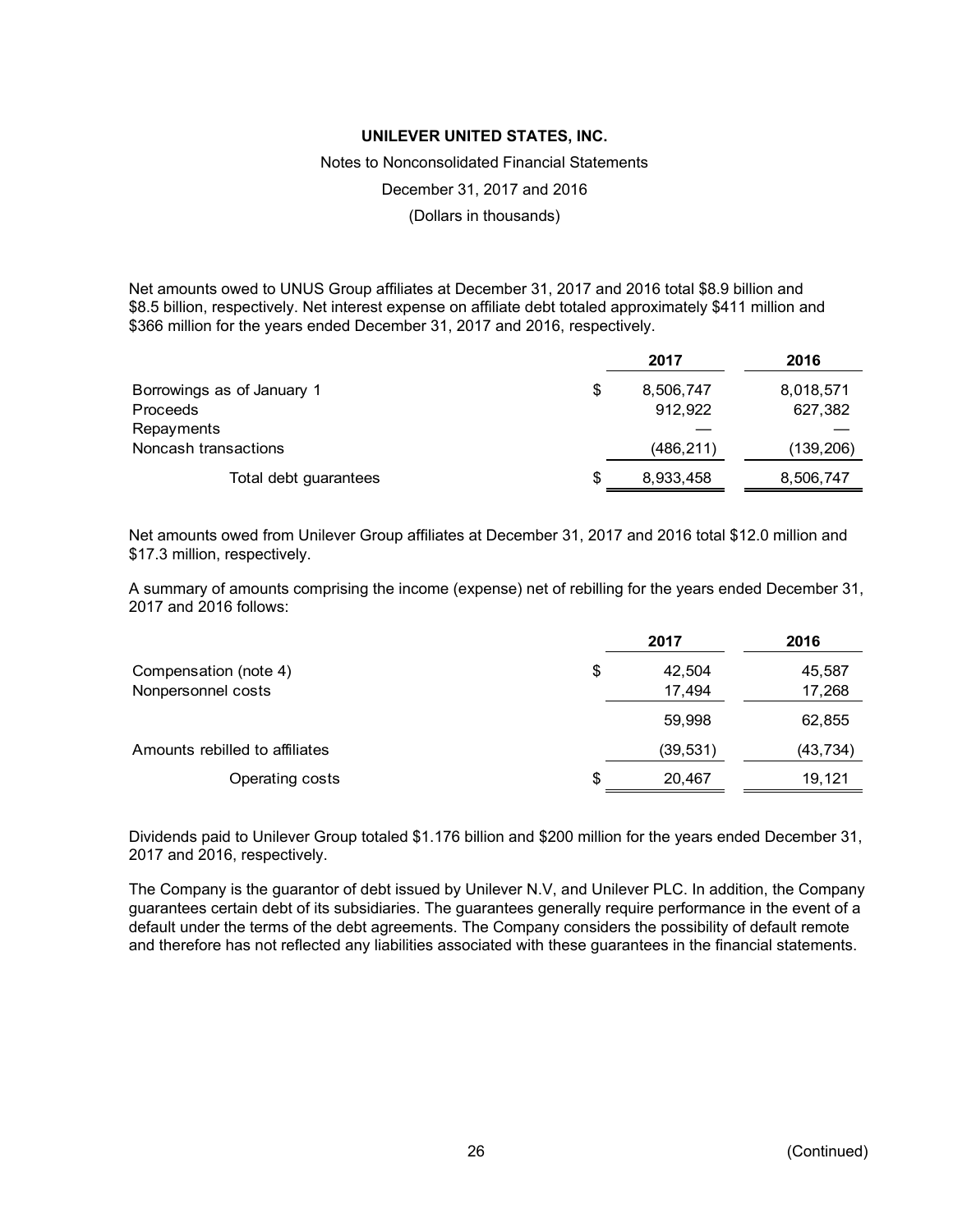Notes to Nonconsolidated Financial Statements

December 31, 2017 and 2016

(Dollars in thousands)

The outstanding amounts of these guarantees as of December 31, 2017 and 2016 are summarized following:

|                         | 2017       | 2016       |
|-------------------------|------------|------------|
| Debt of subsidiaries    | 10.519.651 | 15,756,907 |
| Debt of Ultimate Parent | 14.575.811 | 6,513,841  |
| Total debt guarantees   | 25,095,462 | 22,270,748 |

In addition, the Company guarantees nine lease contracts with future minimum lease payments of \$285.3 million and \$315.0 million in 2017 and 2016, respectively.

#### **(9) Financial Assets and Liabilities**

#### *Financial Assets*

Financial assets at December 31, 2017 and 2016 are comprised of the following:

|                           | 2017        |                   | 2016           |                   |
|---------------------------|-------------|-------------------|----------------|-------------------|
|                           | Current     | <b>Noncurrent</b> | <b>Current</b> | <b>Noncurrent</b> |
| Cash in bank              | \$<br>396   |                   |                |                   |
| Funds in escrow           |             | 2,083             |                | 2,035             |
| Equity shares of Ultimate |             |                   |                |                   |
| Parent                    | 1.297       |                   | 1,305          |                   |
|                           | \$<br>1,693 | 2,083             | 1,305          | 2,035             |

Cash and cash equivalents at December 31, 2017 and 2016 are all considered current assets and consist of cash in bank.

#### *Financial Liabilities*

The Company's primary financial liabilities consist of trade payables and amounts due to affiliated entities discussed in notes 14 and 8, respectively.

#### **(10) Fair Value of Financial Instruments**

The Company's financial instruments subject to fair value reporting on a recurring basis consist of shares of the Ultimate Parent (Unilever N.V and Unilever PLC). The value of such shares for each of the years December 31, 2017 and 2016 totals \$1.3 million. These assets are classified in the Level 1 fair value hierarchy – quoted prices for identical instruments.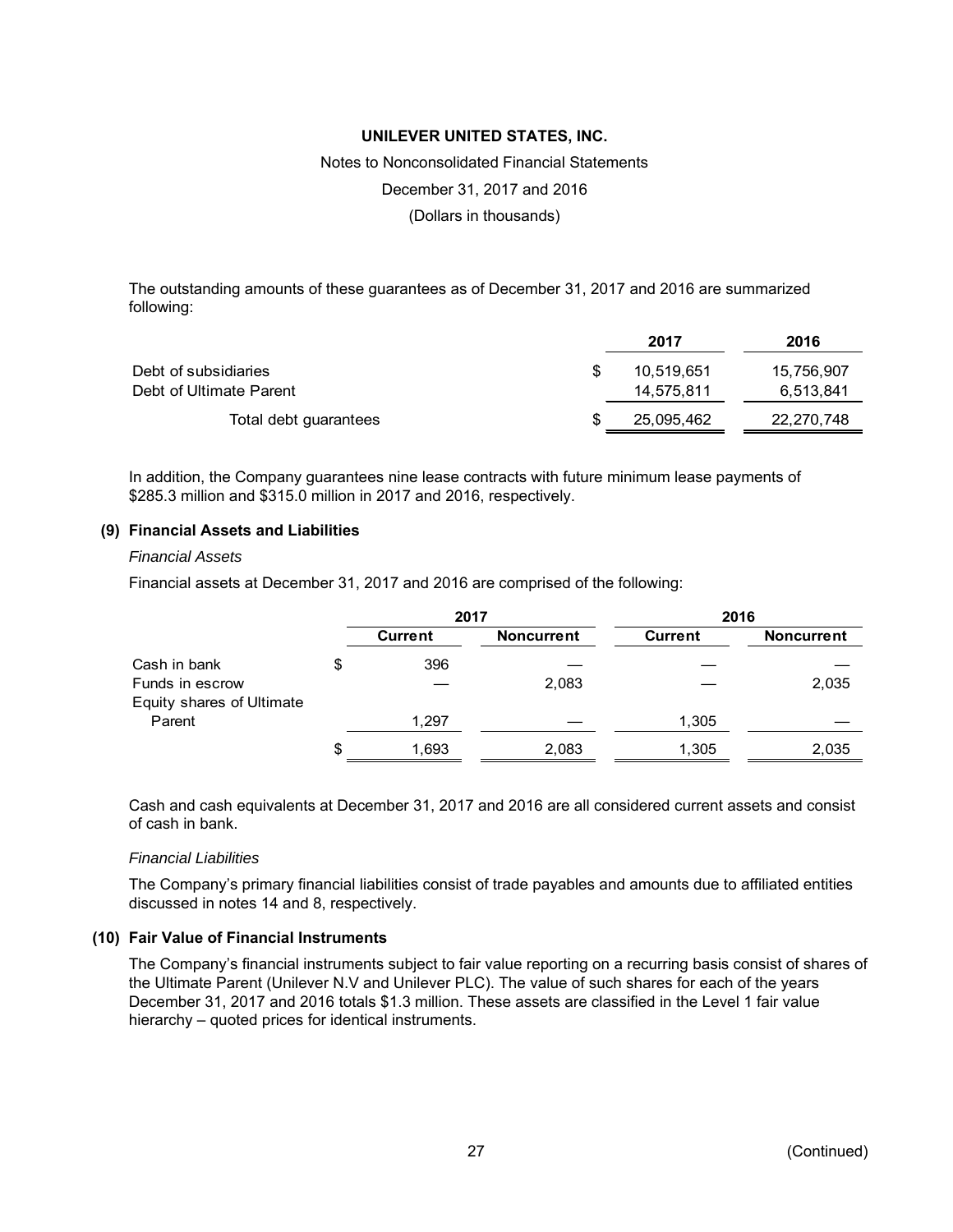Notes to Nonconsolidated Financial Statements December 31, 2017 and 2016 (Dollars in thousands)

#### **(11) Risk Management**

#### *(a) Credit Risk*

Credit risk is the risk of financial loss if a counter-party fails to meet its contractual obligation. Credit risk related to cash and cash equivalents and funds in escrow is limited since the Company places its deposits in high-quality financial institutions and monitors those institutions on a regular basis. The Company does not require collateral from its financial institutions and has not suffered any losses.

#### *(b) Liquidity Risk*

Liquidity risk relates to the Company's ability to meet is financial obligations as they come due. As indicated in note 1 the Company is a holding entity that provides management services to its subsidiaries. The Company's primary source of income is dividends from these subsidiaries, the timing of which is initiated by management of companies in the UNUS Group. The Company has no line of credit. As such, the Company is dependent upon its subsidiaries to provide it with financing, in the form of inter-company loans, to enable it to satisfy its obligations to unrelated parties as they come due. While amounts due to affiliated entities are considered demand debt, the timing of the settlement of any significant balance would need to be agreed with management of companies in the UNUS Group or the Unilever Group. Substantially all of it is not expected to be settled in the near term. Furthermore, the Company has an unrestricted ability to withdraw funds from its subsidiaries.

#### *(c) Market Risk*

Due to the nature UNUS's operations, its direct exposure to market risk is considered minimal. The Company is exposed to limited currency risk related to obligations to foreign, third party vendors. The Company has interest rate risk due to the amount of inter-company debt on its balance sheet. A 240 basis point increase (decrease) in interest rates would result in an increase (decrease) in finance charges on amounts due to affiliated entities by approximately \$264 million (\$264 million) based on the average amounts outstanding for the year ended December 31, 2017.

The Company does not have any derivative financial instruments.

#### **(12) Prepaid Expenses**

Prepaid expenses are recorded at amortized cost and consist of the following:

|                        |   | 2017  | 2016  |
|------------------------|---|-------|-------|
| Current:               |   |       |       |
| Insurance              | S | 3,417 | 3,633 |
| Duty, taxes, and other |   | 92    | 964   |
|                        | S | 3,509 | 4,597 |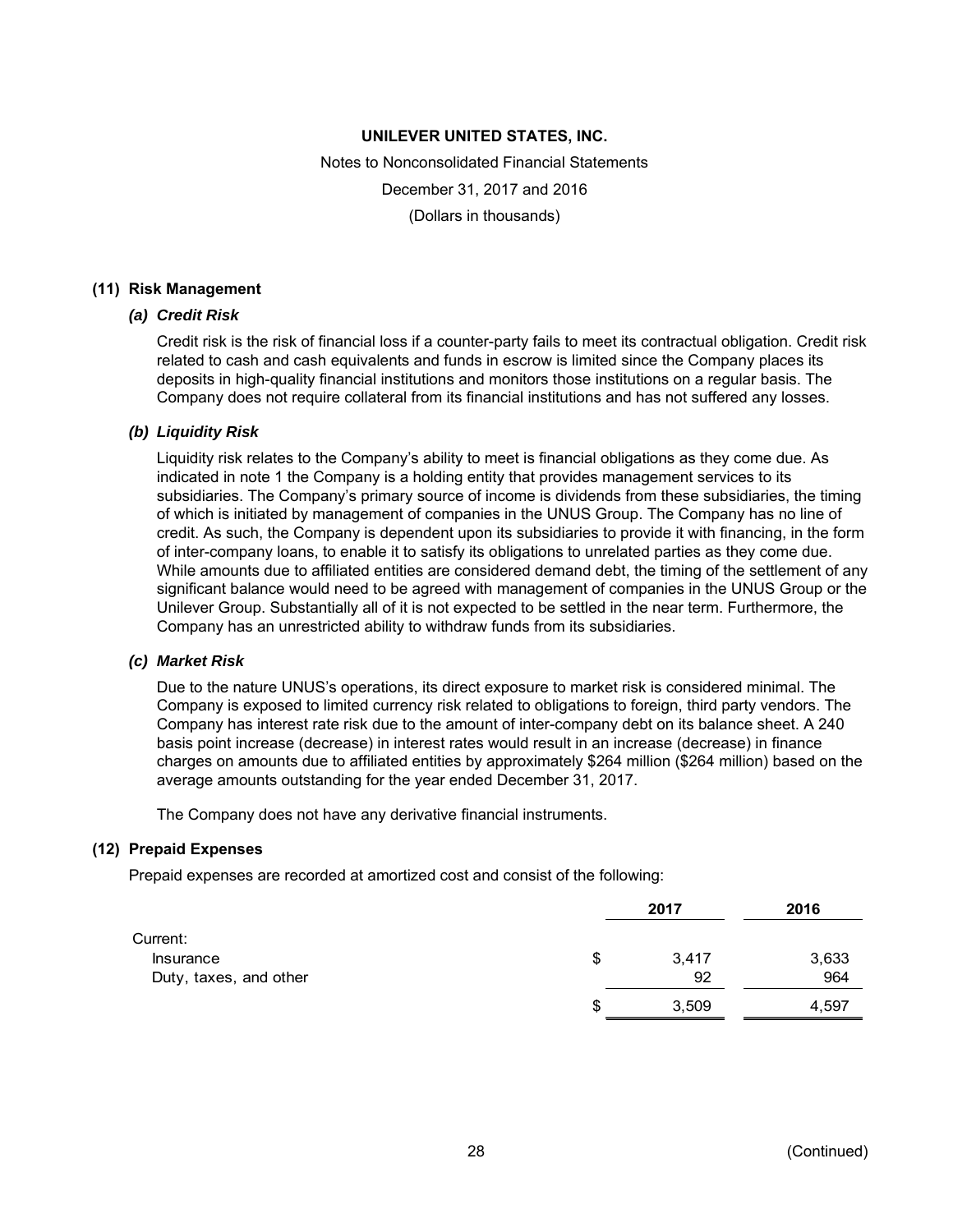# Notes to Nonconsolidated Financial Statements December 31, 2017 and 2016

(Dollars in thousands)

# **(13) Equity**

The Company considers total equity (share capital, share premium and retained earnings) to be part of managed capital. The primary goal of capital management is to achieve the Ultimate Parent's objectives which include assuring the entity continues as a going concern and optimizing returns to the Ultimate Parent's shareholders. The authorized and issued share amounts of the Company's capital as of December 31, 2017 and 2016 is as follows:

|                       | 2017  | 2016 |
|-----------------------|-------|------|
| Preferred \$73.50 par | 7.350 |      |
| Common \$0.333 par    |       |      |
|                       | 7,353 |      |
|                       |       |      |

## **(14) Trade and Other Payables**

The following summarizes current trade and other payables which are initially recorded at fair value and subsequently carried at amortized cost:

|                                         | 2017         | 2016   |
|-----------------------------------------|--------------|--------|
| Employee benefits and withholding taxes | \$<br>4.614  | 10,734 |
| Trade payables                          | 7,643        | 5,623  |
| Trading                                 | 167          | 2,302  |
| Other                                   | 1,677        | 2,645  |
|                                         | \$<br>14,101 | 21,304 |

The fair value of trade payables approximates carrying value.

### **(15) Legal Proceedings and Provisions**

#### *Environmental Remediation*

A 1997 stock sale of certain Company subsidiaries triggered the New Jersey Industrial Site Recovery Act (ISRA). Pursuant to ISRA and its implementing regulations, the Company was obligated to establish a financial assurance in connection with its ISRA obligations to investigate and, if necessary, remediate the industrial establishments that were sold. As such, in July 1997 the Company established a \$7 million "Remediation Trust Fund" to cover numerous sites.

The New Jersey Department of Environmental Protection (NJDEP) is the beneficiary of the Trust and, all earnings of the fund are added to the corpus and are not available to the Company except as determined by the NJDEP and the applicable regulatory provisions.